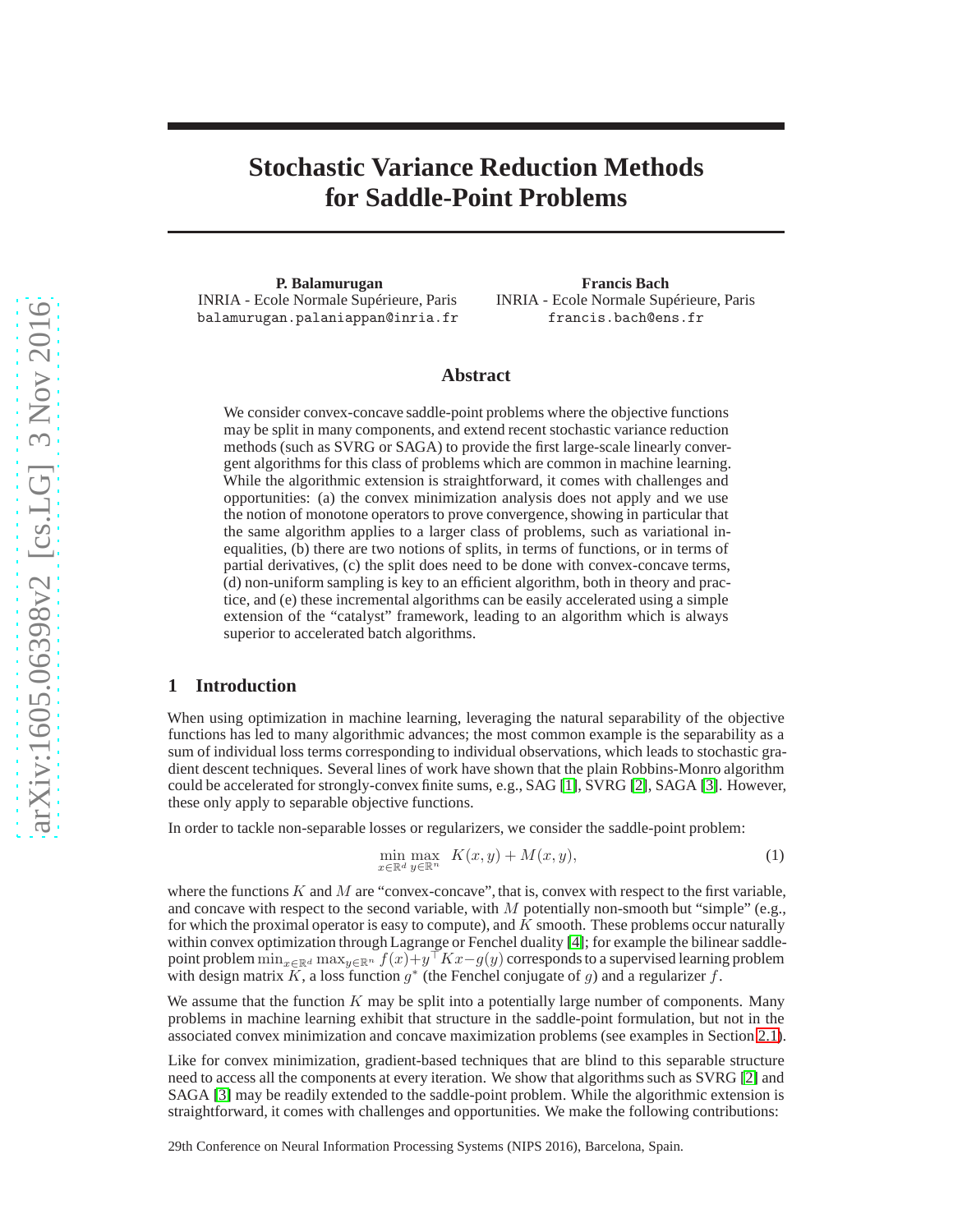- We provide the first convergence analysis for these algorithms for saddle-point problems, which differs significantly from the associated convex minimization set-up. In particular, we use in Section [6](#page-6-0) the interpretation of saddle-point problems as finding the zeros of a monotone operator, and only use the monotonicity properties to show linear convergence of our algorithms, thus showing that they extend beyond saddle-point problems, e.g., to variational inequalities [\[5,](#page-8-4) [6\]](#page-8-5).
- We show that the saddle-point formulation (a) allows two different notions of splits, in terms of functions, or in terms of partial derivatives, (b) does need splits into convex-concave terms (as opposed to convex minimization), and (c) that non-uniform sampling is key to an efficient algorithm, both in theory and practice (see experiments in Section [7\)](#page-7-0).
- We show in Section [5](#page-5-0) that these incremental algorithms can be easily accelerated using a simple extension of the "catalyst" framework of [\[7\]](#page-8-6), thus leading to an algorithm which is always superior to accelerated batch algorithms.

### <span id="page-1-0"></span>**2 Composite Decomposable Saddle-Point Problems**

We now present our new algorithms on saddle-point problems and show a natural extension to monotone operators later in Section [6.](#page-6-0) We thus consider the saddle-point problem defined in Eq. [\(1\)](#page-0-0), with the following assumptions:

(A) M is strongly  $(\lambda, \gamma)$ -convex-concave, that is, the function  $(x, y) \mapsto M(x, y) - \frac{\lambda}{2} ||x||^2 + \frac{\gamma}{2} ||y||^2$ is convex-concave. Moreover, we assume that we may compute the proximal operator of  $\tilde{M}$ , i.e., for any  $(x', y') \in \mathbb{R}^{n+d}$  ( $\sigma$  is the step-length parameter associated with the prox operator):

<span id="page-1-1"></span>
$$
\text{prox}_{M}^{\sigma}(x', y') = \arg \min_{x \in \mathbb{R}^d} \max_{y \in \mathbb{R}^n} \sigma M(x, y) + \frac{\lambda}{2} \|x - x'\|^2 - \frac{\gamma}{2} \|y - y'\|^2. \tag{2}
$$

The values of  $\lambda$  and  $\gamma$  lead to the definition of a weighted Euclidean norm on  $\mathbb{R}^{n+d}$  defined as  $\Omega(x, y)^2 = \lambda ||x||^2 + \gamma ||y||^2$ , with dual norm defined through  $\Omega^*(x, y)^2 = \lambda^{-1} ||x||^2 + \gamma^{-1} ||y||^2$ . Dealing with the two different scaling factors  $\lambda$  and  $\gamma$  is crucial for good performance, as these may be very different, depending on the many arbitrary ways to set-up a saddle-point problem.

- (B) K is convex-concave and has Lipschitz-continuous gradients; it is natural to consider the *gra*dient operator  $B : \mathbb{R}^{n+d} \to \mathbb{R}^{n+d}$  defined as  $B(x,y) = (\partial_x K(x,y), -\partial_y K(x,y)) \in \mathbb{R}^{n+d}$ and to consider  $L = \sup_{\Omega(x-x',y-y')=1} \Omega^*(B(x,y) - B(x',y'))$ . The quantity L represents the condition number of the problem.
- (C) The vector-valued function  $B(x, y) = (\partial_x K(x, y), -\partial_y K(x, y)) \in \mathbb{R}^{n+d}$  may be split into a family of vector-valued functions as  $B = \sum_{i \in \mathcal{I}} B_i$ , where the only constraint is that each  $B_i$  is Lipschitz-continuous (with constant  $L_i$ ). There is no need to assume the existence of a function  $K_i: \mathbb{R}^{n+d} \to \mathbb{R}$  such that  $B_i = (\partial_x K_i, -\partial_y K_i)$ .

We will also consider splits which are adapted to the saddle-point nature of the problem, that is, of the form  $B(x, y) = \left( \sum_{k \in \mathcal{K}} B_k^x(x, y), \sum_{j \in \mathcal{J}} B_j^y(x, y) \right)$ , which is a subcase of the above with  $\mathcal{I} = \mathcal{J} \times \mathcal{K}$ ,  $B_{jk}(x, y) = (p_j B_k^x(x, y), q_k B_j^y(x, y))$ , for p and q sequences that sum to one. This substructure, which we refer to as "factored", will only make a difference when storing the values of these operators in Section [4](#page-4-0) for our SAGA algorithm.

Given assumptions (A)-(B), the saddle-point problem in Eq. [\(1\)](#page-0-0) has a unique solution  $(x_*, y_*)$  such that  $K(x_*, y)+M(x_*, y) \le K(x_*, y_*)+M(x_*, y_*) \le K(x, y_*)+M(x, y_*)$ , for all  $(x, y)$ ; moreover  $\min_{x \in \mathbb{R}^d} \max_{y \in \mathbb{R}^n} K(x, y) + M(x, y) = \max_{y \in \mathbb{R}^n} \min_{x \in \mathbb{R}^d} K(x, y) + M(x, y)$  (see, e.g., [\[8,](#page-8-7) [4\]](#page-8-3)).

The main generic examples for the functions  $K(x, y)$  and  $M(x, y)$  are:

**- Bilinear saddle-point problems:**  $K(x, y) = y^\top Kx$  for a matrix  $K \in \mathbb{R}^{n \times d}$  (we identify here a matrix with the associated bilinear function), for which the vector-valued function  $B(x, y)$  is linear, i.e.,  $B(x, y) = (K^{\top}y, -Kx)$ . Then  $L = ||K||_{op}/\sqrt{\gamma\lambda}$ , where  $||K||_{op}$  is the largest singular value of  $K$ .

There are two natural potential splits with  $\mathcal{I} = \{1, \ldots, n\} \times \{1, \ldots, d\}$ , with  $B =$  $\sum_{j=1}^{n} \sum_{k=1}^{d} B_{jk}$ : (a) the split into individual elements  $B_{jk}(x, y) = K_{jk}(y_j, -x_k)$ , where every element is the gradient operator of a bi-linear function, and (b) the "factored" split into rows/columns  $B_{jk}(x, y) = (q_k y_j K_j^{\perp}, -p_j x_k K_k)$ , where  $K_j$  and  $K_k$  are the j-th row and  $k$ -th column of K,  $p$  and  $q$  are any set of vectors summing to one, and every element is not the gradient operator of any function. These splits correspond to several "sketches" of the matrix  $K$  [\[9\]](#page-8-8), adapted to subsampling of  $K$ , but other sketches could be considered.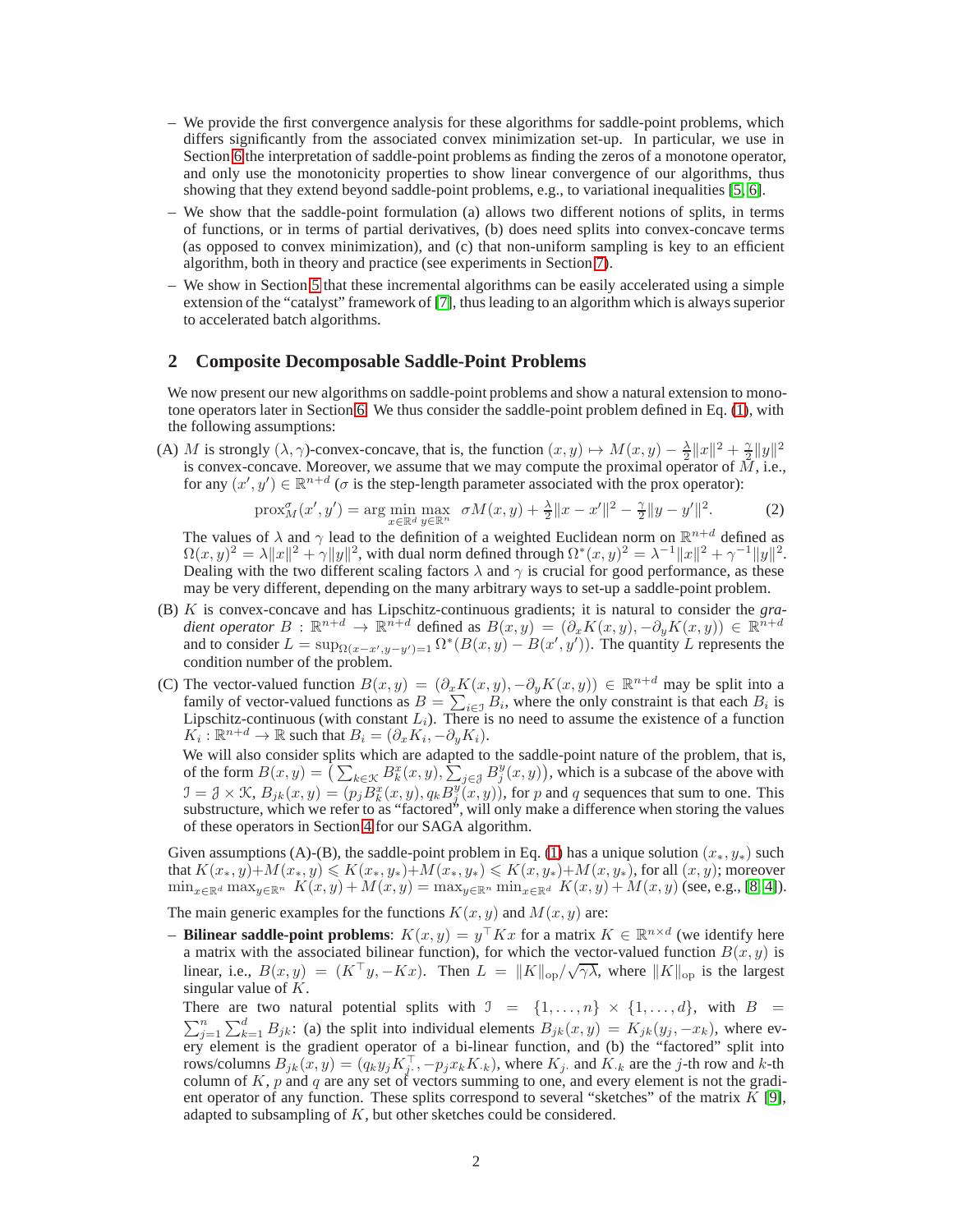**– Separable functions:**  $M(x, y) = f(x) - g(y)$  where f is any  $\lambda$ -strongly-convex and g is  $\gamma$ strongly convex, for which the proximal operators  $\text{prox}_{f(x)}^{\sigma}(x') = \arg \min_{x \in \mathbb{R}^d} \sigma f(x) + \frac{\lambda}{2} ||x - x'||^2$ and  $\text{prox}_{g}^{\sigma}(y') = \arg \max_{y \in \mathbb{R}^d} -\sigma g(y) - \frac{\gamma}{2} ||y - y'||^2$  are easy to compute. In this situation,  $prox_{M}^{\sigma}(x', y') = (prox_{f}^{\sigma}(x'), prox_{g}^{\sigma}(y'))$ . Following the usual set-up of composite optimiza-tion [\[10\]](#page-8-9), no smoothness assumption is made on  $M$  and hence on f or q.

### <span id="page-2-0"></span>**2.1 Examples in machine learning**

Many learning problems are formulated as convex optimization problems, and hence by duality as saddle-point problems. We now give examples where our new algorithms are particularly adapted.

**Supervised learning with non-separable losses or regularizers.** For regularized linear supervised learning, with n d-dimensional observations put in a design matrix  $K \in \mathbb{R}^{n \times d}$ , the predictions are parameterized by a vector  $x \in \mathbb{R}^d$  and lead to a vector of predictions  $Kx \in \mathbb{R}^n$ . Given a loss function defined through its Fenchel conjugate  $g^*$  from  $\mathbb{R}^n$  to  $\mathbb{R}$ , and a regularizer  $f(x)$ , we obtain exactly a bi-linear saddle-point problem. When the loss  $g^*$  or the regularizer f is separable, i.e., a sum of functions of individual variables, we may apply existing fast gradient-techniques [\[1,](#page-8-0) [2,](#page-8-1) [3\]](#page-8-2) to the primal problem  $\min_{x \in \mathbb{R}^d} g^*(Kx) + f(x)$  or the dual problem  $\max_{y \in \mathbb{R}^n} -g(y) - f^*(K^+y)$ , as well as methods dedicated to separable saddle-point problems [\[11,](#page-8-10) [12\]](#page-8-11). When the loss  $g^*$  and the regularizer f are not separable (but have a simple proximal operator), our new fast algorithms are the only ones that can be applied from the class of large-scale linearly convergent algorithms.

Non-separable *losses* may occur when (a) predicting by affine functions of the inputs and not penalizing the constant terms (in this case defining the loss functions as the minimum over the constant term, which becomes non-separable) or (b) using structured output prediction methods that lead to convex surrogates to the area under the ROC curve (AUC) or other precision/recall quantities [\[13,](#page-8-12) [14\]](#page-8-13). These come often with efficient proximal operators (see Section [7](#page-7-0) for an example).

Non-separable *regularizers* with available efficient proximal operators are numerous, such as grouped-norms with potentially overlapping groups, norms based on submodular functions, or total variation (see [\[15\]](#page-8-14) and references therein, and an example in Section [7\)](#page-7-0).

**Robust optimization.** The framework of robust optimization [\[16\]](#page-8-15) aims at optimizing an objective function with uncertain data. Given that the aim is then to minimize the maximal value of the objective function given the uncertainty, this leads naturally to saddle-point problems.

**Convex relaxation of unsupervised learning.** Unsupervised learning leads to convex relaxations which often exhibit structures naturally amenable to saddle-point problems, e.g, for discriminative clustering [\[17\]](#page-8-16) or matrix factorization [\[18\]](#page-8-17).

### <span id="page-2-1"></span>**2.2 Existing batch algorithms**

In this section, we review existing algorithms aimed at solving the composite saddle-point problem in Eq. [\(1\)](#page-0-0), without using the sum-structure. Note that it is often possible to apply batch algorithms for the associated primal or dual problems (which are not separable in general).

**Forward-backward (FB) algorithm.** The main iteration is

$$
(x_t, y_t) = \text{prox}_{M}^{\sigma} [(x_{t-1}, y_{t-1}) - \sigma {1/\lambda \ 0 \choose 0 \ 1/\gamma} B(x_{t-1}, y_{t-1})]
$$
  
=  $\text{prox}_{M}^{\sigma} (x_{t-1} - \sigma \lambda^{-1} \partial_x K(x_{t-1}, y_{t-1}) + \sigma \gamma^{-1} \partial_y K(x_{t-1}, y_{t-1})).$ 

The algorithm aims at simultaneously minimizing with respect to  $x$  while maximizing with respect to y (when  $M(x, y)$  is the sum of isotropic quadratic terms and indicator functions, we get simultaneous projected gradient descents). This algorithm is known not to converge in general [\[8\]](#page-8-7), but is linearly convergent for *strongly*-convex-concave problems, when  $\sigma = 1/L^2$ , with the rate  $(1 - 1/(1 + L^2))$ <sup>t</sup> [\[19\]](#page-8-18) (see simple proof in Appendix [B.1\)](#page-10-0). This is the one we are going to adapt to stochastic variance reduction.

When  $M(x, y) = f(x) - g(y)$ , we obtain the two parallel updates  $x_t = \text{prox}_{f}^{\sigma}(x_{t-1} - y)$  $\lambda^{-1}\sigma\partial_x K(x_{t-1}, y_{t-1})$  and  $y_t = \text{prox}_{g}^{\sigma}(y_{t-1} + \gamma^{-1}\sigma\partial_y K(x_{t-1}, y_{t-1}))$ , which can de done serially by replacing the second one by  $y_t = \text{prox}_{g}^{\sigma} (y_{t-1} + \gamma^{-1} \sigma \partial_y K(x_t, y_{t-1}))$ . This is often referred to as the Arrow-Hurwicz method (see [\[20\]](#page-8-19) and references therein).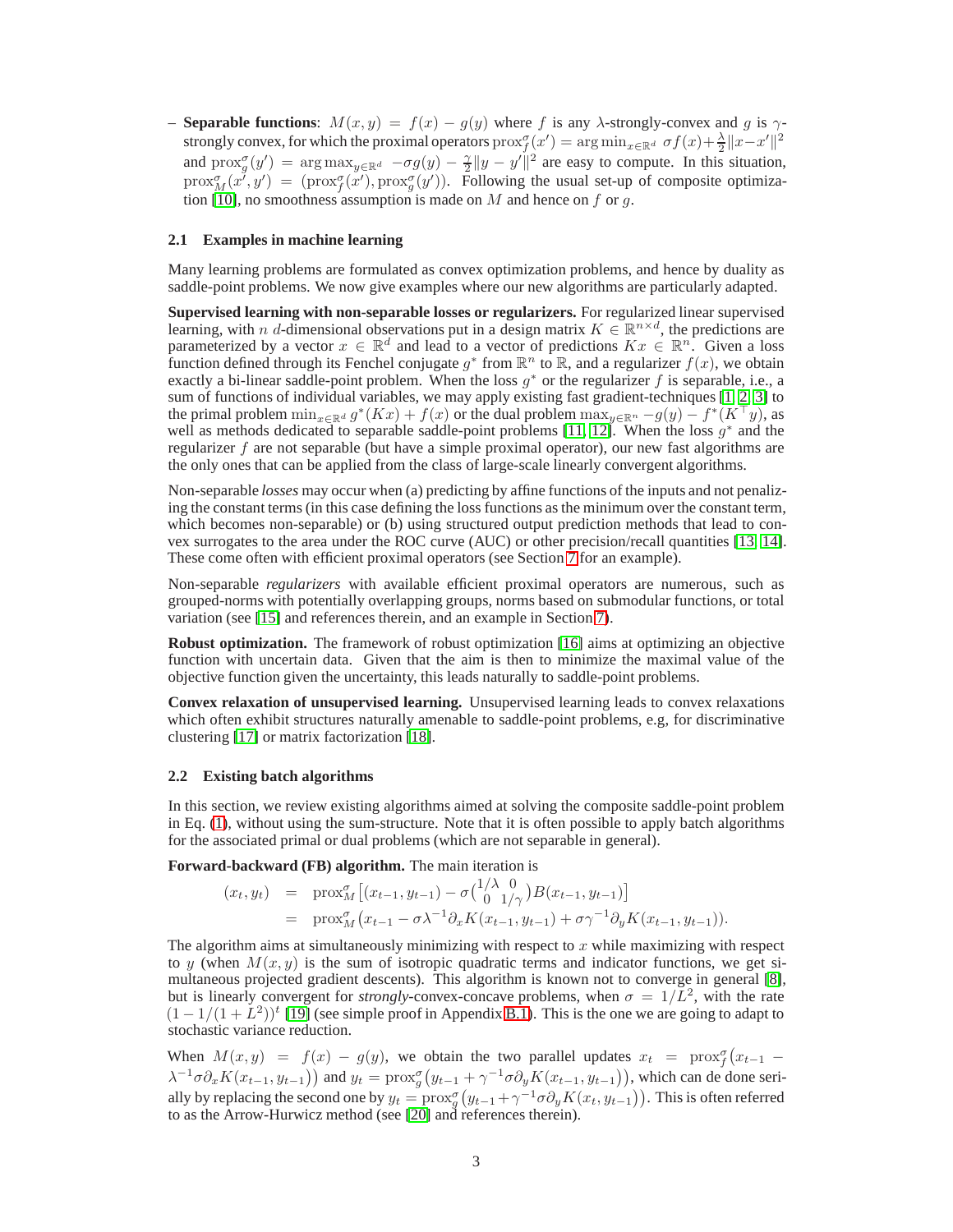**Accelerated forward-backward algorithm.** The forward-backward algorithm may be accelerated by a simple extrapolation step, similar to Nesterov's acceleration for convex minimization [\[21\]](#page-8-20). The algorithm from [\[20\]](#page-8-19), which *only applies to bilinear functions* K, and which we extend from separable M to our more general set-up in Appendix [B.2,](#page-10-1) has the following iteration:

$$
(x_t, y_t) = \text{prox}_{M}^{\sigma} \left[ (x_{t-1}, y_{t-1}) - \sigma {1/\lambda \choose 0} \frac{0}{1/\gamma} \right] B(x_{t-1} + \theta(x_{t-1} - x_{t-2}), y_{t-1} + \theta(y_{t-1} - y_{t-2})) \right].
$$

With  $\sigma = 1/(2L)$  and  $\theta = L/(L+1)$ , we get an improved convergence rate, where  $(1 (1+(L^2))^t$  is replaced by  $(1-1/(1+2L))^t$ . This is always a strong improvement when L is large (ill-conditioned problems), as illustrated in Section [7.](#page-7-0) Note that our acceleration technique in Section [5](#page-5-0) may be extended to get a similar rate for the batch set-up for non-linear K.

### <span id="page-3-1"></span>**2.3 Existing stochastic algorithms**

Forward-backward algorithms have been studied with added noise [\[22\]](#page-8-21), leading to a convergence rate in  $O(1/t)$  after t iterations for strongly-convex-concave problems. In our setting, we replace  $B(x, y)$  in our algorithm with  $\frac{1}{\pi i} B_i(x, y)$ , where  $i \in \mathcal{I}$  is sampled from the probability vector  $(\pi_i)_i$ (good probability vectors will depend on the application, see below for bilinear problems). We have  $\mathbb{E}B_i(x, y) = B(x, y)$ ; the main iteration is then

$$
(x_t, y_t) = \text{prox}_{M}^{\sigma_t} \big[ (x_{t-1}, y_{t-1}) - \sigma_t {1/\lambda \ 0 \choose 0 \ 1/\gamma} \frac{1}{\pi_{i_t}} B_{i_t}(x_{t-1}, y_{t-1}) \big],
$$

with  $i_t$  selected independently at random in J with probability vector  $\pi$ . In Appendix [C,](#page-11-0) we show that using  $\sigma_t = 2/(t+1+8\bar{L}(\pi)^2)$  leads to a convergence rate in  $O(1/t)$ , where  $\bar{L}(\pi)$  is a smoothness constant explicited below. For saddle-point problems, it leads to the complexities shown in Table [1.](#page-4-1) Like for convex minimization, it is fast early on but the performance levels off. Such schemes are typically used in sublinear algorithms [\[23\]](#page-8-22).

### **2.4 Sampling probabilities, convergence rates and running-time complexities**

In order to characterize running-times, we denote by  $T(A)$  the complexity of computing  $A(x, y)$  for any operator A and  $(x, y) \in \mathbb{R}^{n+d}$ , while we denote by  $T_{\text{prox}}(M)$  the complexity of computing  $prox_M^{\sigma}(x, y)$ . In our motivating example of bilinear functions  $K(x, y)$ , we assume that  $T_{\text{prox}}(M)$ takes times proportional to  $n + d$  and getting a single element of K is  $O(1)$ .

In order to characterize the convergence rate, we need the Lipschitz-constant  $L$  (which happens to be the condition number with our normalization) defined earlier as well as a smoothness constant adapted to our sampling schemes:

$$
\bar{L}(\pi)^2 = \sup_{(x,y,x',y')} \sum_{i \in \mathcal{I}} \frac{1}{\pi_i} \Omega^* (B_i(x,y) - B_i(x',y'))^2
$$
 such that  $\Omega(x - x', y - y')^2 \leq 1$ .

We always have the bounds  $L^2 \leq \bar{L}(\pi)^2 \leq \max_{i \in \mathcal{I}} L_i^2 \times \sum_{i \in \mathcal{I}} \frac{1}{\pi_i}$ . However, in structured situations (like in bilinear saddle-point problems), we get much improved bounds, as described below.

**Bi-linear saddle-point.** The constant L is equal to  $||K||_{op}/\sqrt{\lambda\gamma}$ , and we will consider as well the Frobenius norm  $||K||_F$  defined through  $||K||_F^2 = \sum_{j,k} K_{jk}^2$ , and the norm  $||K||_{\text{max}}$  defined as  $||K||_{\text{max}}^2 = \max\{\sup_j (KK^\top)^{1/2}_{jj}, \sup_k (K^\top K)^{1/2}_{kk}\}.$  Among the norms above, we always have:

<span id="page-3-0"></span>
$$
||K||_{\max} \le ||K||_{\text{op}} \le ||K||_F \le \sqrt{\max\{n, d\}} ||K||_{\max} \le \sqrt{\max\{n, d\}} ||K||_{\text{op}},\tag{3}
$$

which allows to show below that some algorithms have better bounds than others.

There are several schemes to choose the probabilities  $\pi_{jk}$  (individual splits) and  $\pi_{jk} = p_j q_k$  (factored splits). For the factored formulation where we select random rows and columns, we consider the non-uniform schemes  $p_j = (KK^\top)_{jj}/\|K\|_F^2$  and  $q_k = (K^\top K)_{kk}/\|K\|_F^2$ , leading to  $\bar{L}(\pi) \leq \|K\|_F / \sqrt{\lambda \gamma}$ , or uniform, leading to  $\bar{L}(\pi) \leq \sqrt{\max\{n, d\}} \|K\|_{\max} / \sqrt{\lambda \gamma}$ . For the individual formulation where we select random elements, we consider  $\pi_{jk} = K_{jk}^2 / ||K||_F^2$ , leading to  $\bar{L}(\pi) \leq \sqrt{\max\{n, d\}} \|K\|_F / \sqrt{\lambda \gamma}$ , or uniform, leading to  $\bar{L}(\pi) \leq \sqrt{n d} \|K\|_{\max} / \sqrt{\lambda \gamma}$  (in these situations, it is important to select several elements simultaneously, which our analysis supports).

We characterize convergence with the quantity  $\varepsilon = \Omega(x - x_*, y - y_*)^2 / \Omega(x_0 - x_*, y_0 - y_*)^2$ , where  $(x_0, y_0)$  is the initialization of our algorithms (typically  $(0, 0)$  for bilinear saddle-points). In Table [1](#page-4-1) we give a summary of the complexity of all algorithms discussed in this paper: we recover the same type of speed-ups as for convex minimization. A few points are worth mentioning: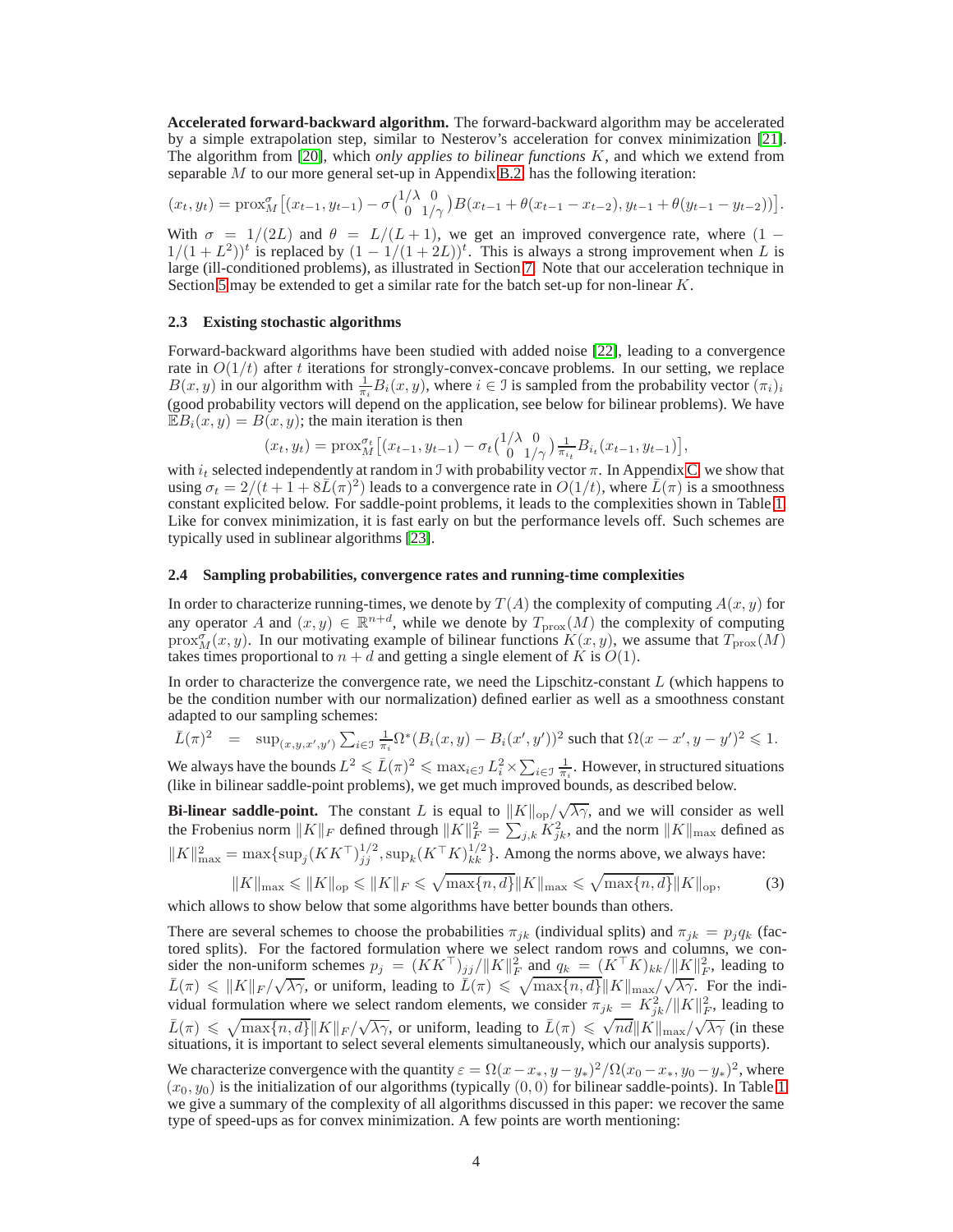| <b>Algorithms</b>           | Complexity                                                                                                               |  |
|-----------------------------|--------------------------------------------------------------------------------------------------------------------------|--|
| <b>Batch FB</b>             | $\log(1/\varepsilon) \times (nd + nd   K  ^2_{op}/(\lambda \gamma))$                                                     |  |
| <b>Batch FB-accelerated</b> | $\log(1/\varepsilon) \times (nd + nd   K  _{op}/\sqrt{\lambda \gamma})$                                                  |  |
| Stochastic FB-non-uniform   | $(1/\varepsilon) \times ( \max\{n, d\}   K  ^2_F/(\lambda \gamma))$                                                      |  |
| Stochastic FB-uniform       | $(1/\varepsilon) \times (n d   K  _{\max}^2/(\lambda \gamma))$                                                           |  |
| SAGA/SVRG-uniform           | $\log(1/\varepsilon) \times (nd + nd   K  _{\max}^2/(\lambda \gamma))$                                                   |  |
| SAGA/SVRG-non-uniform       | $\log(1/\varepsilon) \times (nd + \max\{n, d\}   K  ^2_F/(\lambda \gamma))$                                              |  |
|                             | SVRG-non-uniform-accelerated $ \log(1/\varepsilon) \times (nd + \sqrt{nd \max\{n, d\}}   K  _F / \sqrt{\lambda \gamma})$ |  |

<span id="page-4-1"></span>Table 1: Summary of convergence results for the strongly  $(\lambda, \gamma)$ -convex-concave bilinear saddlepoint problem with matrix K and individual splits (and  $n + d$  updates per iteration). For factored splits (little difference), see Appendix [D.4.](#page-17-0) For accelerated SVRG, we omitted the logarithmic term (see Section [5\)](#page-5-0).

- Given the bounds between the various norms on K in Eq. [\(3\)](#page-3-0), SAGA/SVRG with nonuniform sampling always has convergence bounds superior to SAGA/SVRG with uniform sampling, which is always superior to batch forward-backward. Note however, that in practice, SAGA/SVRG with uniform sampling may be inferior to accelerated batch method (see Section [7\)](#page-7-0).
- Accelerated SVRG with non-uniform sampling is the most efficient method, which is confirmed in our experiments. Note that if  $n = d$ , our bound is better than or equal to accelerated forwardbackward, in exactly the same way than for regular convex minimization. There is thus a formal advantage for variance reduction.

# <span id="page-4-3"></span>**3 SVRG: Stochastic Variance Reduction for Saddle Points**

 $\sum_{i\in\mathcal{I}} B_i(x, y)$ . This is achieved by assuming that we have an iterate  $(\tilde{x}, \tilde{y})$  with a known value of Following [\[2,](#page-8-1) [24\]](#page-8-23), we consider a stochastic-variance reduced estimation of the finite sum  $B(x, y) =$  $B(\tilde{x}, \tilde{y})$ , and we consider the estimate of  $B(x, y)$ :

<span id="page-4-2"></span>
$$
B(\tilde{x}, \tilde{y}) + \frac{1}{\pi_i} B_i(x, y) - \frac{1}{\pi_i} B_i(\tilde{x}, \tilde{y}),
$$

which has the correct expectation when i is sampled from J with probability  $\pi$ , but with a reduced variance. Since we need to refresh  $(\tilde{x}, \tilde{y})$  regularly, the algorithm works in epochs (we allow to sample  $m$  elements per updates, i.e., a mini-batch of size  $m$ ), with an algorithm that shares the same structure than SVRG for convex minimization; see Algorithm [1.](#page-5-1) Note that we provide an explicit number of iterations per epoch, proportional to  $(L^2 + 3\overline{L}^2/m)$ . We have the following theorem, shown in Appendix [D.1](#page-13-0) (see also a discussion of the proof in Section [6\)](#page-6-0).

**Theorem 1** *Assume (A)-(B)-(C). After* v *epochs of Algorithm [2,](#page-6-1) we have:*

$$
\mathbb{E}[\Omega(x_v - x_*, y_v - y_*)^2] \leq (3/4)^{v} \Omega(x_0 - x_*, y_0 - y_*)^2.
$$

The computational complexity to reach precision  $\varepsilon$  is proportional to  $T(B) + (mL^2 +$  $\bar{L}^2$ )  $\max_{i \in \mathcal{I}} T(B_i) + (1 + L^2 + \bar{L}^2/m)T_{\text{prox}}(M) \log \frac{1}{\varepsilon}$ . Note that by taking the mini-batch size m large, we can alleviate the complexity of the proximal operator  $prox_M$  if too large. Moreover, if  $L^2$ is too expensive to compute, we may replace it by  $\bar{L}^2$  but with a worse complexity bound.

**Bilinear saddle-point problems.** When using a mini-batch size  $m = 1$  with the factored updates, or  $m = n + d$  for the individual updates, we get the same complexities proportional to  $[nd +$  $\max\{n, d\} ||K||_F^2/(\lambda \gamma) \log(1/\varepsilon)$  for non-uniform sampling, which improve significantly over (nonaccelerated) batch methods (see Table [1\)](#page-4-1).

# <span id="page-4-0"></span>**4 SAGA: Online Stochastic Variance Reduction for Saddle Points**

Following [\[3\]](#page-8-2), we consider a stochastic-variance reduced estimation of  $B(x, y) = \sum_{i \in \mathcal{I}} B_i(x, y)$ . This is achieved by assuming that we store values  $g^i = B_i(x^{\text{old}(i)}, y^{\text{old}(i)})$  for an old iterate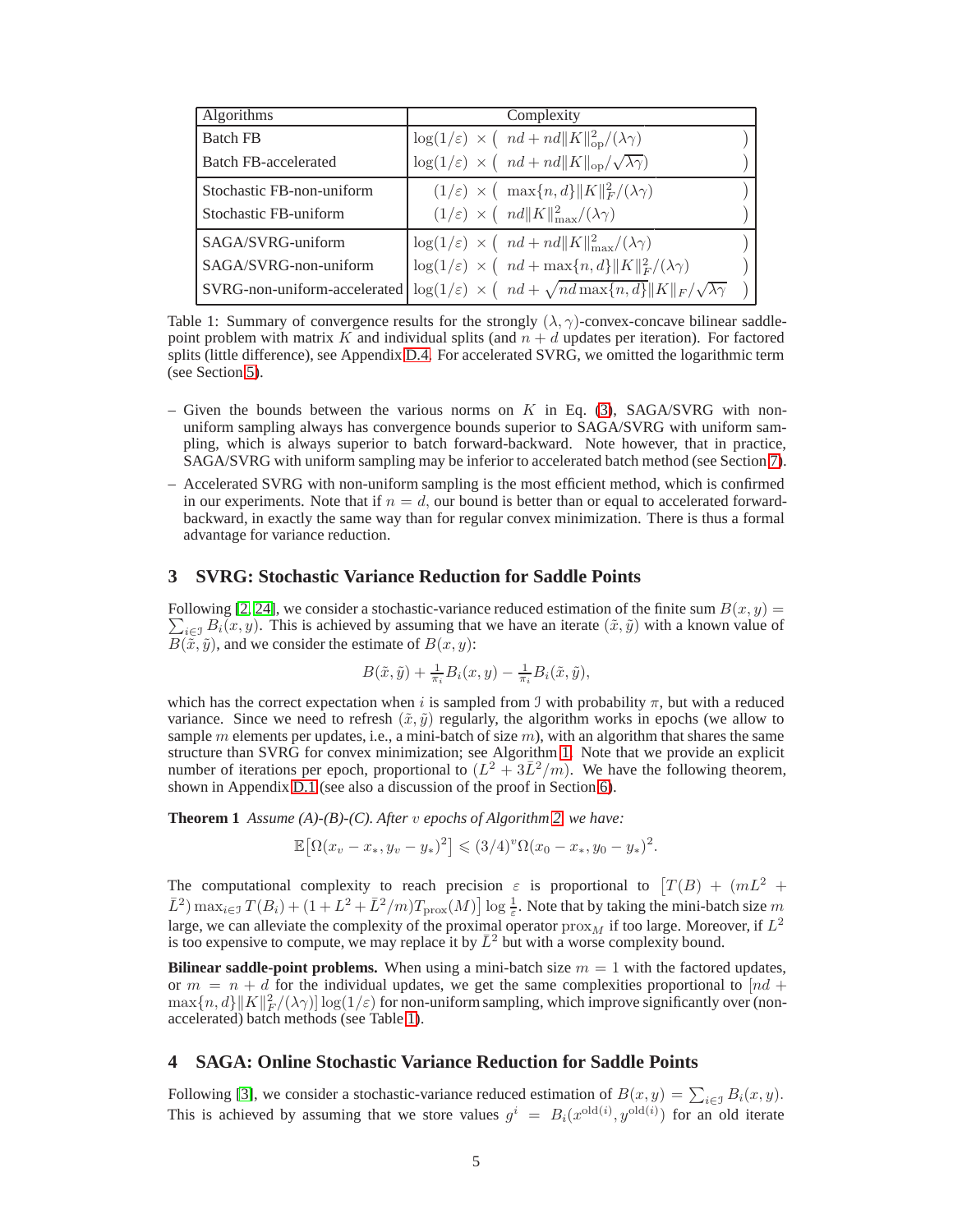### <span id="page-5-1"></span>**Algorithm 1** SVRG: Stochastic Variance Reduction for Saddle Points

**Input:** Functions  $(K_i)_i$ , M, probabilities  $(\pi_i)_i$ , smoothness  $\overline{L}(\pi)$  and L, iterate  $(x, y)$ number of epochs  $v$ , number of updates per iteration (mini-batch size)  $m$ Set  $\sigma = \left[L^2 + 3\bar{L}^2/m\right]^{-1}$ **for**  $u = 1$  to v **do** Initialize  $(\tilde{x}, \tilde{y}) = (x, y)$  and compute  $B(\tilde{x}, \tilde{y})$ **for**  $k = 1$  to  $\log 4 \times (L^2 + 3L^2/m)$  **do** Sample  $i_1, \ldots, i_m \in \mathcal{I}$  from the probability vector  $(\pi_i)_i$  with replacement  $(x,y) \leftarrow \text{prox}_{M}^{\sigma}\big[(x,y)-\sigma\big(\frac{1/\lambda}{0} \frac{0}{1/\gamma}\big)\big(B(\tilde{x},\tilde{y})+\frac{1}{m}\sum_{k=1}^{m} \Big\{\frac{1}{\pi_{i_k}}B_{i_k}(x,y)-\frac{1}{\pi_{i_k}}B_{i_k}(\tilde{x},\tilde{y})\Big\}\big)\big]$ **end for end for Output:** Approximate solution  $(x, y)$ 

 $(x^{\text{old}(i)}, y^{\text{old}(i)})$ , and we consider the estimate of  $B(x, y)$ :

<span id="page-5-2"></span>
$$
\sum_{j\in\mathcal{I}} g^j + \frac{1}{\pi_i} B_i(x, y) - \frac{1}{\pi_i} g^i,
$$

which has the correct expectation when i is sampled from J with probability  $\pi$ . At every iteration, we also refresh the operator values  $g^i \in \mathbb{R}^{n+d}$ , for the same index i or with a new index i sampled uniformly at random. This leads to Algorithm [2,](#page-6-1) and we have the following theorem showing linear convergence, proved in Appendix [D.2.](#page-14-0) Note that for bi-linear saddle-points, the initialization at  $(0, 0)$  has zero cost (which is not possible for convex minimization).

**Theorem 2** *Assume (A)-(B)-(C). After* t *iterations of Algorithm [2](#page-6-1) (with the option of resampling when using non-uniform sampling), we have:*

$$
\mathbb{E}\big[\Omega(x_t-x_*,y_t-y_*)^2\big] \leqslant 2\big(1-(\max\{\frac{3|\mathbb{I}|}{2m},1+\frac{L^2}{\mu^2}+3\frac{\bar{L}^2}{m\mu^2}\})^{-1}\big)^t\,\Omega(x_0-x_*,y_0-y_*)^2.
$$

**Resampling or re-using the same gradients.** For the bound above to be valid for non-uniform sampling, like for convex minimization  $[25]$ , we need to resample m operators after we make the iterate update. In our experiments, following [\[25\]](#page-8-24), we considered a mixture of uniform and nonuniform sampling, without the resampling step.

**SAGA vs. SVRG.** The difference between the two algorithms is the same as for convex minimization (see, e.g., [\[26\]](#page-8-25) and references therein), that is SVRG has no storage, but works in epochs and requires slightly more accesses to the oracles, while SAGA is a pure online method with fewer parameters but requires some storage (for bi-linear saddle-point problems, we only need to store  $O(n+d)$  elements for the factored splits, while we need  $O(dn)$  for the individual splits). Overall they have the same running-time complexity for individual splits; for factored splits, see Appendix [D.4.](#page-17-0)

**Factored splits.** When using factored splits, we need to store the two parts of the operator values separately and update them independently, leading in Theorem [2](#page-5-2) to replacing  $|J|$  by  $\max\{|J|, |\mathcal{K}|\}.$ 

# <span id="page-5-0"></span>**5 Acceleration**

Following the "catalyst" framework of [\[7\]](#page-8-6), we consider a sequence of saddle-point problems with added regularization; namely, given  $(\bar{x}, \bar{y})$ , we use SVRG to solve approximately

<span id="page-5-3"></span>
$$
\min_{x \in \mathbb{R}^d} \max_{y \in \mathbb{R}^n} K(x, y) + M(x, y) + \frac{\lambda \tau}{2} \|x - \bar{x}\|^2 - \frac{\gamma \tau}{2} \|y - \bar{y}\|^2,\tag{4}
$$

for well-chosen  $\tau$  and  $(\bar{x}, \bar{y})$ . The main iteration of the algorithm differs from the original SVRG by the presence of the iterate  $(\bar{x}, \bar{y})$ , which is updated regularly (after a precise number of epochs), and different step-sizes (see details in Appendix [D.3\)](#page-16-0). The complexity to get an approximate solution of Eq. [\(4\)](#page-5-3) (forgetting the complexity of the proximal operator and for a single update), up to logarithmic terms, is proportional, to  $\overline{T}(B) + \overline{L}^2(1+\tau)^{-2} \max_{i \in \mathcal{I}} T(B_i)$ .

The key difference with the convex optimization set-up is that the analysis is simpler, without the need for Nesterov acceleration machinery [\[21\]](#page-8-20) to define a good value of  $(\bar{x}, \bar{y})$ ; indeed, the solution of Eq. [\(4\)](#page-5-3) is one iteration of the proximal-point algorithm, which is known to converge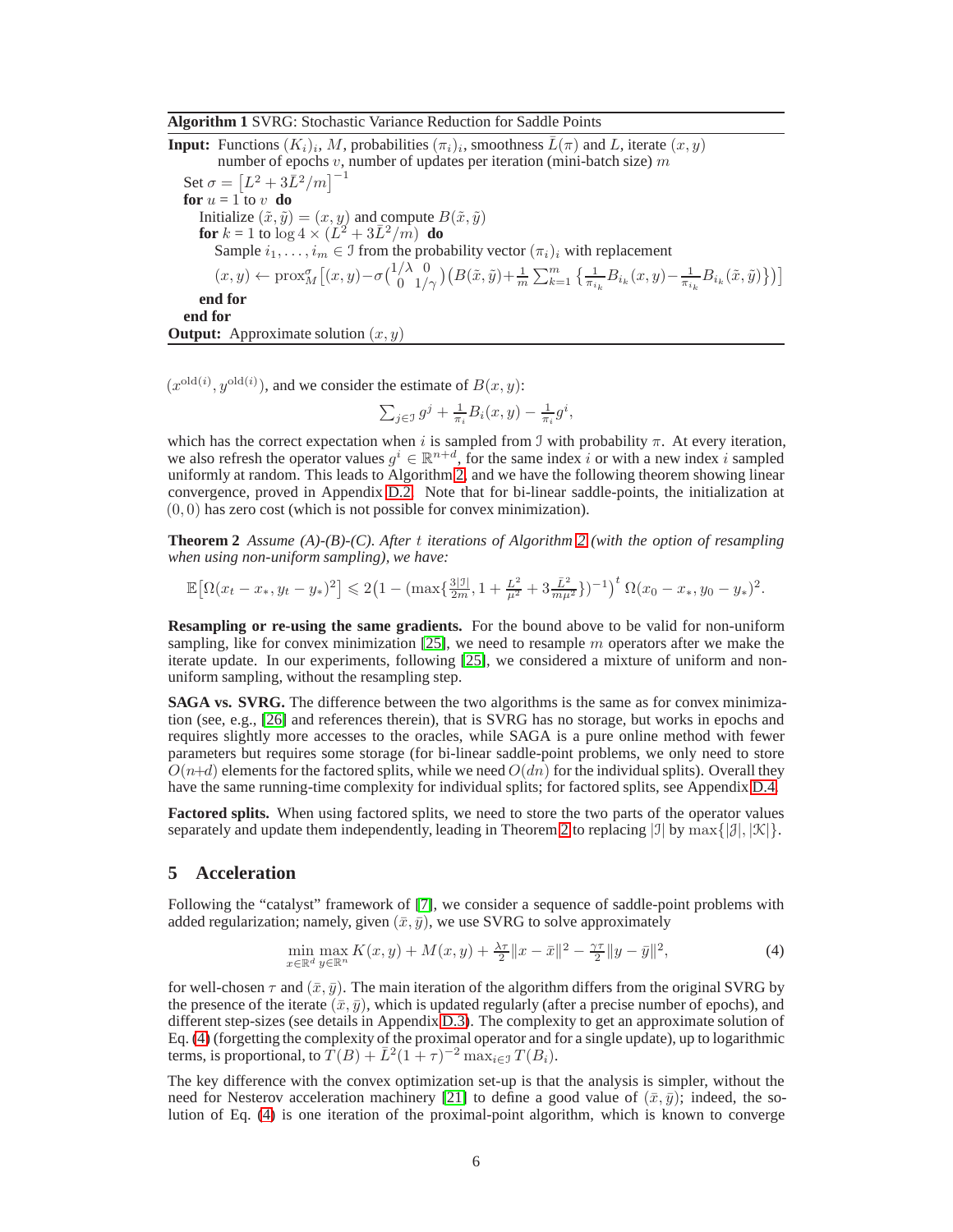#### <span id="page-6-1"></span>**Algorithm 2** SAGA: Online Stochastic Variance Reduction for Saddle Points

**Input:** Functions  $(K_i)_i$ , M, probabilities  $(\pi_i)_i$ , smoothness  $\overline{L}(\pi)$  and L, iterate  $(x, y)$ number of iterations t, number of updates per iteration (mini-batch size)  $m$ Set  $\sigma = \left[\max\{\frac{3| \mathfrak{I}|}{2m} -1 , L^2 + 3 \frac{\bar{L}^2}{m}\}\right]^{-1}$ Initialize  $g^i = B_i(x, y)$  for all  $i \in \mathcal{I}$  and  $G = \sum_{i \in \mathcal{I}} g^i$ **for**  $u = 1$  to  $t$  **do** Sample  $i_1, \ldots, i_m \in \mathcal{I}$  from the probability vector  $(\pi_i)_i$  with replacement Compute  $h_k = B_{i_k}(x, y)$  for  $k \in \{1, \ldots, m\}$  $(x,y) \leftarrow \text{prox}_{M}^{\sigma} \big[ (x,y) - \sigma {1/\lambda \atop 0}^{\overset{\circ}{\mathcal{D}}}\big) \big(G + \frac{1}{m} \sum_{k=1}^{m} \big\{ \frac{1}{\pi_{i_k}} h_k - \frac{1}{\pi_{i_k}} g^{i_k} \big\} \big) \big]$ (optional) Sample  $i_1, \ldots, i_m \in \mathcal{I}$  uniformly with replacement (optional) Compute  $h_k = B_{i_k}(x, y)$  for  $k \in \{1, \ldots, m\}$ Replace  $G \leftarrow G - \sum_{k=1}^{m} \{g^{i_k} - h_k\}$  and  $g^{i_k} \leftarrow h_k$  for  $k \in \{1, ..., m\}$ **end for Output:** Approximate solution  $(x, y)$ 

linearly [\[27\]](#page-8-26) with rate  $(1 + \tau^{-1})^{-1} = (1 - \frac{1}{1+\tau})$ . Thus the overall complexity is up to logarithmic terms equal to  $T(B)(1+\tau) + \bar{L}^2(1+\tau)^{-1} \max_{i \in \mathcal{I}} T(B_i)$ . The trade-off in  $\tau$  is optimal for  $1 + \tau = \bar{L}\sqrt{\max_{i \in \mathcal{I}} T(B_i)/T(B)}$ , showing that there is a potential acceleration when  $\bar{L}\sqrt{\max_{i\in\mathcal{I}}T(B_i)/T(B)}\geqslant 1$ , leading to a complexity  $\bar{L}\sqrt{T(B)\max_{i\in\mathcal{I}}T(B_i)}$ .

Since the SVRG algorithm already works in epochs, this leads to a simple modification where every  $log(1 + \tau)$  epochs, we change the values of  $(\bar{x}, \bar{y})$ . See Algorithm [3](#page-16-1) in Appendix [D.3.](#page-16-0) Moreover, we can adaptively update  $(\bar{x}, \bar{y})$  more aggressively to speed-up the algorithm.

The following theorem gives the convergence rate of the method (see proof in Appendix [D.3\)](#page-16-0). With the value of  $\tau$  defined above (corresponding to  $\tau = \max\left\{0, \frac{\|K\|_F}{\sqrt{\lambda\gamma}}\sqrt{\max\{n^{-1}, d^{-1}\}}-1\right\}$  for bilinear problems), we get the complexity  $\bar{L}\sqrt{T(B)\max_{i\in\mathcal{I}}T(B_i)}$ , up to the logarithmic term  $\log(1+\tau)$ . For bilinear problems, this provides a significant acceleration, as shown in Table [1.](#page-4-1)

**Theorem 3** Assume (A)-(B)-(C). After v epochs of Algorithm [3,](#page-16-1) we have, for any positive v:

<span id="page-6-2"></span>
$$
\mathbb{E}\big[\Omega(x_v-x_*,y_v-y_*)^2\big] \leqslant \left(1-\tfrac{1}{\tau+1}\right)^v\Omega(x_0-x_*,y_0-y_*)^2.
$$

While we provide a proof only for SVRG, the same scheme should work for SAGA. Moreover, the same idea also applies to the batch setting (by simply considering  $|J| = 1$ , i.e., a single function), leading to an acceleration, but now valid for all functions K (not only bilinear).

### <span id="page-6-0"></span>**6 Extension to Monotone Operators**

In this paper, we have chosen to focus on saddle-point problems because of their ubiquity in machine learning. However, it turns out that our algorithm and, more importantly, our analysis extend to all set-valued *monotone operators* [\[8,](#page-8-7) [28\]](#page-8-27). We thus consider a maximal strongly-monotone operator A on a Euclidean space  $\mathcal E$ , as well as a finite family of Lipschitz-continuous (not necessarily monotone) operators  $B_i$ ,  $i \in \mathcal{I}$ , with  $B = \sum_{i \in \mathcal{I}} B_i$  monotone. Our algorithm then finds the zeros of  $A + \sum_{i \in \mathcal{I}} B_i$  $\sum_{i\in J} B_i = A + B$ , from the knowledge of the resolvent ("backward") operator  $(I + \sigma A)^{-1}$  (for a well chosen  $\sigma > 0$ ) and the forward operators  $B_i$ ,  $i \in \mathcal{I}$ . Note the difference with [\[29\]](#page-8-28), which requires each  $B_i$  to be monotone with a known resolvent and  $A$  to be monotone and single-valued. There several interesting examples (on which our algorithms apply):

- **Saddle-point problems**: We assume for simplicity that  $\lambda = \gamma = \mu$  (this can be achieved by a simple change of variable). If we denote  $B(x, y) = (\partial_x K(x, y), -\partial_y K(x, y))$  and the multivalued operator  $A(x, y) = (\partial_x M(x, y), -\partial_y M(x, y))$ , then the proximal operator prox<sub>M</sub> may be written as  $(\mu I + \sigma A)^{-1}(\mu x, \mu y)$ , and we recover exactly our framework from Section [2.](#page-1-0)
- **Convex minimization**:  $A = \partial g$  and  $B_i = \partial f_i$  for a strongly-convex function g and smooth functions  $f_i$ : we recover proximal-SVRG [\[24\]](#page-8-23) and SAGA [\[3\]](#page-8-2), to minimize  $\min_{z \in \mathcal{E}} g(z) + \sum_{i \in \mathcal{I}} f_i(z)$ . However, this is a situation where the operators  $B_i$  have an extra property called co-coercivity [\[6\]](#page-8-5),<br>However, this is a situation where the operators  $B_i$  have an extra property called co-coercivity [6],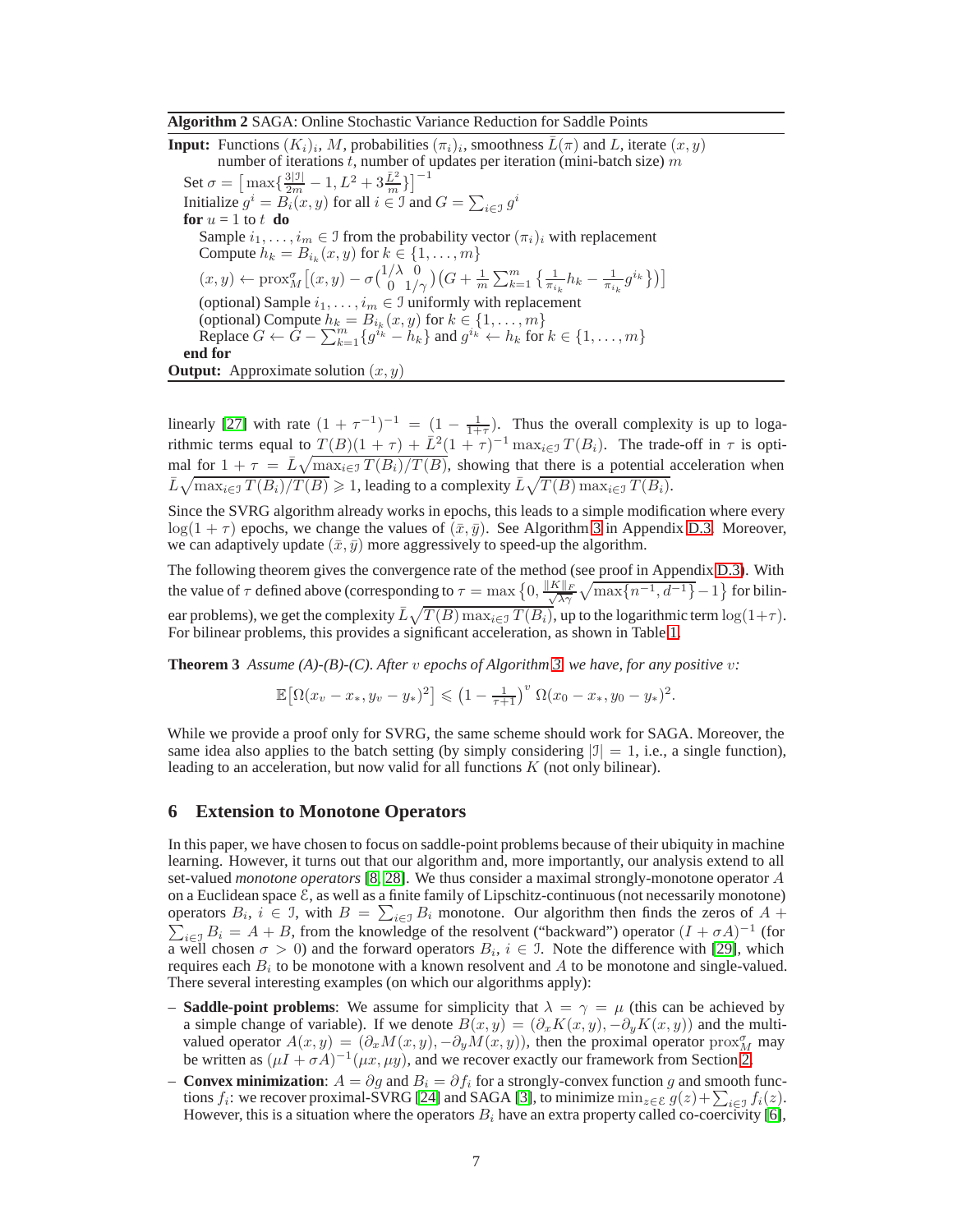which we are not using because it is not satisfied for saddle-point problems. The extension of SAGA and SVRG to monotone operators was proposed earlier by [\[30\]](#page-8-29), but only co-coercive operators are considered, and thus only convex minimization is considered (with important extensions beyond plain SAGA and SVRG), while our analysis covers a much broader set of problems. In particular, the step-sizes obtained with co-coercivity lead to divergence in the general setting.

Because we do not use co-coercivity, applying our results directly to convex minimization, we would get slower rates, while, as shown in Section [2.1,](#page-2-0) they can be easily cast as a saddle-point problem if the proximal operators of the functions  $f_i$  are known, and we then get the same rates than existing fast techniques which are dedicated to this problem [\[1,](#page-8-0) [2,](#page-8-1) [3\]](#page-8-2).

<span id="page-7-0"></span>– **Variational inequality problems**, which are notably common in game theory (see, e.g., [\[5\]](#page-8-4)).

## **7 Experiments**

We consider binary classification problems with design matrix K and label vector in  $\{-1, 1\}^n$ , a nonseparable strongly-convex regularizer with an efficient proximal operator (the sum of the squared norm  $\lambda ||x||^2/2$  and the clustering-inducing term  $\sum_{i \neq j} |x_i - x_j|$ , for which the proximal operator may be computed in  $O(n \log n)$  by isotonic regression [\[31\]](#page-8-30)) and a non-separable smooth loss (a surrogate to the area under the ROC curve, defined as proportional to  $\sum_{i_+ \in I_+} \sum_{i_- \in I_-} (1 - y_i + y_j)^2$ , where  $I_{+}/I_{-}$  are sets with positive/negative labels, for a vector of prediction y, for which an efficient proximal operator may be computed as well, see Appendix [E\)](#page-18-0).

Our upper-bounds depend on the ratio  $||K||_F^2/(\lambda \gamma)$  where  $\lambda$  is the regularization strength and  $\gamma \approx n$ in our setting where we minimize an average risk. Setting  $\lambda = \lambda_0 = ||K||_F^2/n^2$  corresponds to a regularization proportional to the average squared radius of the data divided by  $1/n$  which is standard in this setting [\[1\]](#page-8-0). We also experiment with smaller regularization (i.e.,  $\lambda/\lambda_0 = 10^{-1}$ ), to make the problem more ill-conditioned (it turns out that the corresponding testing losses are sometimes slightly better). We consider two datasets, sido ( $n = 10142$ ,  $d = 4932$ , non-separable losses and regularizers presented above) and rcv1 ( $n = 20242$ ,  $d = 47236$ , separable losses and regularizer described in Appendix [F,](#page-20-0) so that we can compare with SAGA run in the primal). We report below the squared distance to optimizers which appears in our bounds, as a function of the number of passes on the data (for more details and experiments with primal-dual gaps and testing losses, see Appendix [F\)](#page-20-0). Unless otherwise specified, we always use non-uniform sampling.



We see that uniform sampling for SAGA does not improve on batch methods, SAGA and accelerated SVRG (with non-uniform sampling) improve significantly over the existing methods, with a stronger gain for the accelerated version for ill-conditioned problems (middle vs. left plot). On the right plot, we compare to primal methods on a separable loss, showing that primal methods (here "fba-primal", which is Nesterov acceleration) that do not use separability (and can thus be applied in all cases) are inferior, while SAGA run on the primal remains faster (but cannot be applied for non-separable losses).

# **8 Conclusion**

We proposed the first linearly convergent incremental gradient algorithms for saddle-point problems, which improve both in theory and practice over existing batch or stochastic algorithms. While we currently need to know the strong convexity-concavity constants, we plan to explore in future work adaptivity to these constants like already obtained for convex minimization [\[3\]](#page-8-2), paving the way to an analysis without strong convexity-concavity.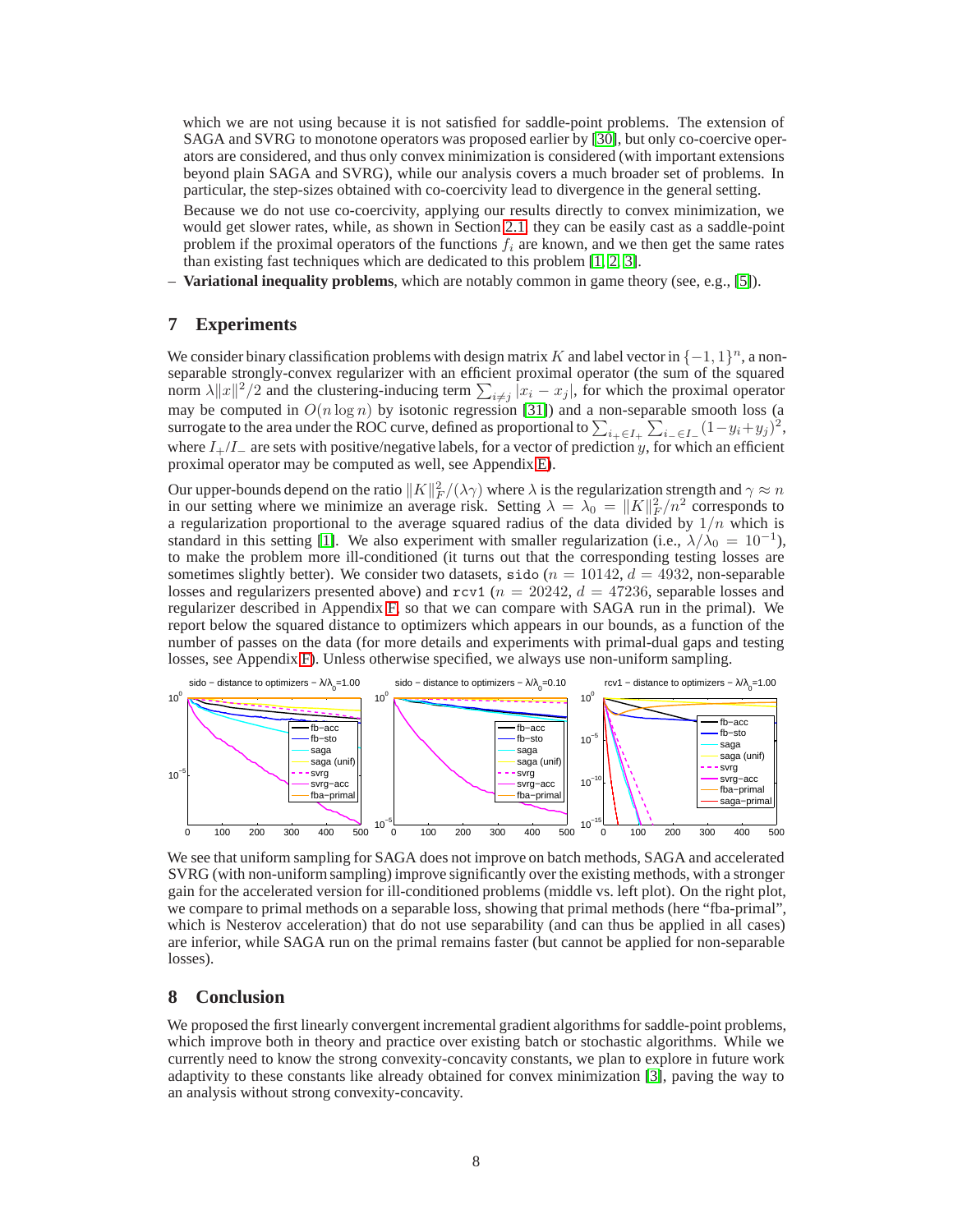# <span id="page-8-0"></span>**References**

- <span id="page-8-1"></span>[1] N. Le Roux, M. Schmidt, and F. Bach. A stochastic gradient method with an exponential convergence rate for finite training sets. In *Adv. NIPS*, 2012.
- <span id="page-8-2"></span>[2] R. Johnson and T. Zhang. Accelerating stochastic gradient descent using predictive variance reduction. In *Adv. NIPS*, 2013.
- <span id="page-8-3"></span>[3] A. Defazio, F. Bach, and S. Lacoste-Julien. SAGA: A fast incremental gradient method with support for non-strongly convex composite objectives. In *Adv. NIPS*, 2014.
- [4] R. T. Rockafellar. Monotone operators associated with saddle-functions and minimax problems. *Nonlinear Functional Analysis*, 18(part 1):397–407, 1970.
- <span id="page-8-5"></span><span id="page-8-4"></span>[5] P. T. Harker and J.-S. Pang. Finite-dimensional variational inequality and nonlinear complementarity problems: a survey of theory, algorithms and applications. *Math. Prog.*, 48(1-3):161–220, 1990.
- <span id="page-8-6"></span>[6] D. L. Zhu and P. Marcotte. Co-coercivity and its role in the convergence of iterative schemes for solving variational inequalities. *SIAM Journal on Optimization*, 6(3):714–726, 1996.
- <span id="page-8-7"></span>[7] H. Lin, J. Mairal, and Z. Harchaoui. A universal catalyst for first-order optimization. In *Adv. NIPS*, 2015.
- <span id="page-8-8"></span>[8] H. H. Bauschke and P. L. Combettes. *Convex Analysis and Monotone Operator Theory in Hilbert Spaces*. Springer Science & Business Media, 2011.
- <span id="page-8-9"></span>[9] D. Woodruff. Sketching as a tool for numerical linear algebra. Technical Report 1411.4357, arXiv, 2014.
- <span id="page-8-10"></span>[10] A. Beck and M. Teboulle. A fast iterative shrinkage-thresholding algorithm for linear inverse problems. *SIAM Journal on Imaging Sciences*, 2(1):183–202, 2009.
- <span id="page-8-11"></span>[11] X. Zhu and A. J. Storkey. Adaptive stochastic primal-dual coordinate descent for separable saddle point problems. In *Machine Learning and Knowledge Discovery in Databases*, pages 645–658. Springer, 2015.
- <span id="page-8-12"></span>[12] Y. Zhang and L. Xiao. Stochastic primal-dual coordinate method for regularized empirical risk minimization. In *Proc. ICML*, 2015.
- <span id="page-8-13"></span>[13] T. Joachims. A support vector method for multivariate performance measures. In *Proc. ICML*, 2005.
- [14] R. Herbrich, T. Graepel, and K. Obermayer. Large margin rank boundaries for ordinal regression. In *Adv. NIPS*, 1999.
- <span id="page-8-14"></span>[15] F. Bach, R. Jenatton, J. Mairal, and G. Obozinski. Optimization with sparsity-inducing penalties. *Foundations and Trends in Machine Learning*, 4(1):1–106, 2012.
- <span id="page-8-16"></span><span id="page-8-15"></span>[16] A. Ben-Tal, L. El Ghaoui, and A. Nemirovski. *Robust Optimization*. Princeton University Press, 2009.
- <span id="page-8-17"></span>[17] L. Xu, J. Neufeld, B. Larson, and D. Schuurmans. Maximum margin clustering. In *Adv. NIPS*, 2004.
- <span id="page-8-18"></span>[18] F. Bach, J. Mairal, and J. Ponce. Convex sparse matrix factorizations. Technical Report 0812.1869, arXiv, 2008.
- [19] G. H. G. Chen and R. T. Rockafellar. Convergence rates in forward-backward splitting. *SIAM Journal on Optimization*, 7(2):421–444, 1997.
- <span id="page-8-19"></span>[20] A. Chambolle and T. Pock. A first-order primal-dual algorithm for convex problems with applications to imaging. *Journal of Mathematical Imaging and Vision*, 40(1):120–145, 2011.
- <span id="page-8-21"></span><span id="page-8-20"></span>[21] Y. Nesterov. *Introductory Lectures on Convex Optimization*. Kluwer, 2004.
- [22] L. Rosasco, S. Villa, and B. C. Vũ. A stochastic forward-backward splitting method for solving monotone inclusions in hilbert spaces. Technical Report 1403.7999, arXiv, 2014.
- <span id="page-8-22"></span>[23] K. L. Clarkson, E. Hazan, and D. P. Woodruff. Sublinear optimization for machine learning. *Journal of the ACM (JACM)*, 59(5):23, 2012.
- <span id="page-8-23"></span>[24] L. Xiao and T. Zhang. A proximal stochastic gradient method with progressive variance reduction. *SIAM Journal on Optimization*, 24(4):2057–2075, 2014.
- <span id="page-8-24"></span>[25] M. Schmidt, R. Babanezhad, M.O. Ahmed, A. Defazio, A. Clifton, and A. Sarkar. Non-uniform stochastic average gradient method for training conditional random fields. In *Proc. AISTATS*, 2015.
- <span id="page-8-25"></span>[26] R. Harikandeh, M. O. Ahmed, A. Virani, M. Schmidt, J. Konečný, and S. Sallinen. Stop wasting my gradients: Practical SVRG. In *Adv. NIPS*, 2015.
- <span id="page-8-26"></span>[27] R. T. Rockafellar. Monotone operators and the proximal point algorithm. *SIAM Journal on Control and Optimization*, 14(5):877–898, 1976.
- <span id="page-8-28"></span><span id="page-8-27"></span>[28] E. Ryu and S. Boyd. A primer on monotone operator methods. *Appl. Comput. Math.*, 15(1):3–43, 2016.
- [29] H. Raguet, J. Fadili, and G. Peyré. A generalized forward-backward splitting. *SIAM Journal on Imaging Sciences*, 6(3):1199–1226, 2013.
- <span id="page-8-29"></span>[30] D. Davis. Smart: The stochastic monotone aggregated root-finding algorithm. Technical Report 1601.00698, arXiv, 2016.
- <span id="page-8-30"></span>[31] X. Zeng and M. Figueiredo. Solving OSCAR regularization problems by fast approximate proximal splitting algorithms. *Digital Signal Processing*, 31:124–135, 2014.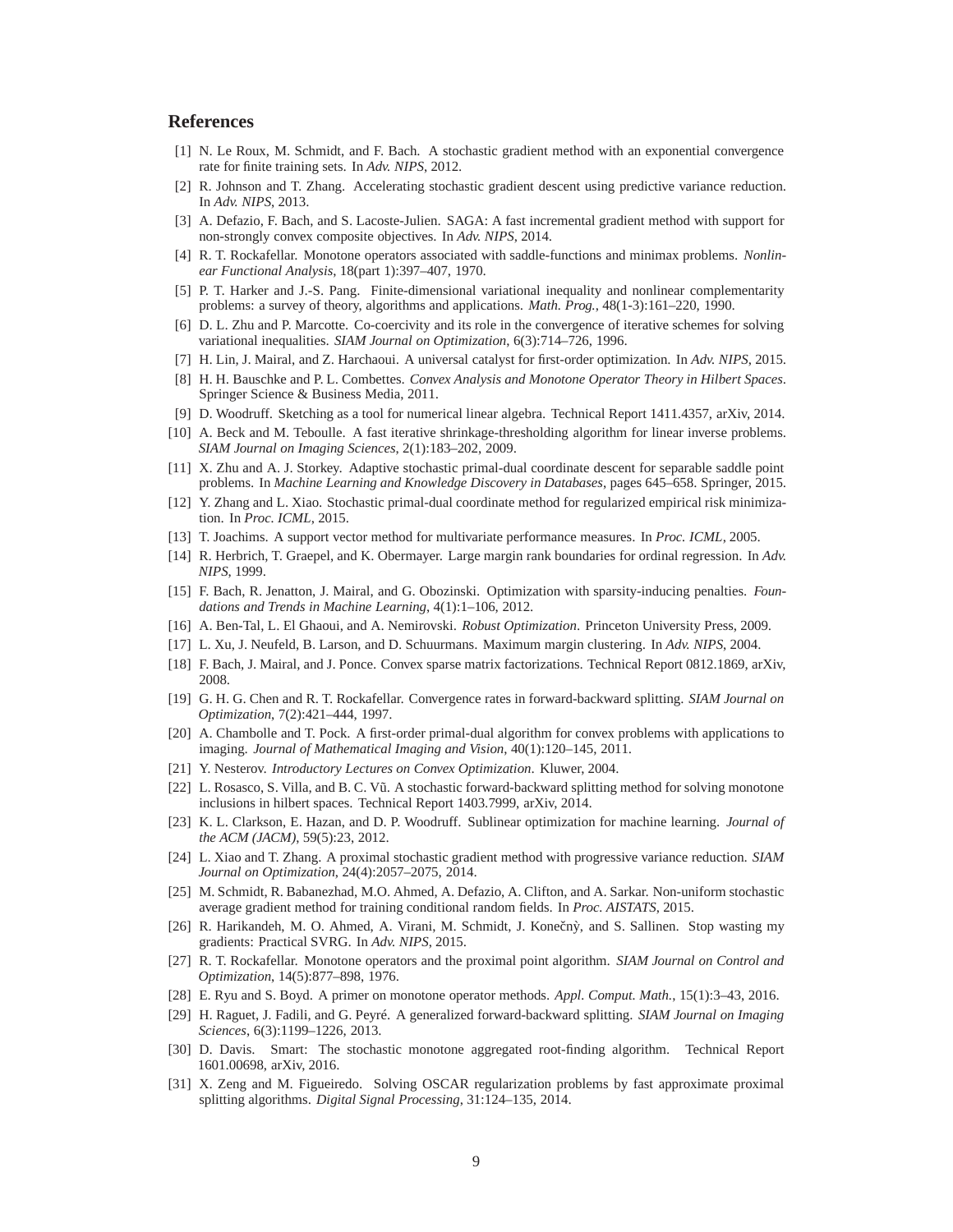# Stochastic Variance Reduction Methods for Saddle-Point Problems P. Balamurugan and F. Bach *Supplementary material - NIPS 2016*

## **A Formalization through Monotone Operators**

Throughout the proofs, we will consider only maximal monotone operators on a Euclidean space  $\mathcal{E}$ , that is A is assumed to be a  $\mu$ -strongly monotone (corresponding to M for saddle-points) and potentially set-valued, while  $B$  is monotone and  $L$ -Lipschitz-continuous with respect to the Euclidean norm (and hence single-valued). For an introduction to monotone operators, see [\[8,](#page-8-7) [28\]](#page-8-27).

For simplicity, in this appendix, we will only consider a single-valued operator  $A$  (noting that the proof extends to any set-valued operator A), and we will mostly focus here on the monotonicity properties (noting that the "maximal" property can be treated rigorously [\[8\]](#page-8-7), in particular to ensure that the resolvent operator is defined everywhere). An operator is monotone if and only if for all  $(z, z')$ ,  $(A(z) - A(z'))$   $(z - z') \ge 0$ . The most basic example is the subdifferential of a convex function. In this paper, we focus on saddle-point problems.

**Application to saddle-point problems.** For the saddle-point problems defined in Section [2](#page-1-0) of the main paper, where we have  $z = (x, y)$ , we need to make a change of variable because of the two potentially different scaling factors  $\lambda$  and  $\gamma$ . We consider the operators

$$
B(x,y) = (\lambda^{-1/2} \partial_x K(\lambda^{-1/2} x, \gamma^{-1/2} y), -\gamma^{-1/2} \partial_y K(\lambda^{-1/2} x, \gamma^{-1/2} y))
$$
  

$$
A(x,y) = (\lambda^{-1/2} \partial_x M(\lambda^{-1/2} x, \gamma^{-1/2} y), -\gamma^{-1/2} \partial_y M(\lambda^{-1/2} x, \gamma^{-1/2} y)).
$$

The solutions of  $A(x, y) + B(x, y) = 0$  are exactly the solutions of the problem in Eq. [\(1\)](#page-0-0), rescaled by  $\lambda^{1/2}$  and  $\gamma^{1/2}$ . Moreover, the operator A is  $\mu$ -monotone with  $\mu = 1$ , i.e., for any  $z, z'$ , we have  $(A(z) - A(z'))^{\top} (z - z') \geq ||z - z'||^2$ . Finally, our definition of the smoothness constants for B and  $B_i$  in the main paper, exactly leads to a Lipschitz-constant of L with respect to the natural Euclidean norm (a similar result holds for the constant  $\bar{L}(\pi)$  defined later). Moreover, convergence results in the Euclidean norm here transfer to convergence results in the norm  $\Omega$  defined in the main paper. Note that because of our proofs through operators, it is not easily possible to get bounds on the primal and dual gaps.

**Properties of monotone operators and resolvents.** Given a maximal monotone operator A, we may define its *resolvent* operator as  $z' = (I + \sigma A)^{-1}(z)$ , which is defined as finding the unique  $z'$ such that  $z' + \sigma A(z') = z$ . When A is the operator associated to the saddle-point function M as described above, then the resolvent operator is exactly the proximal operator of  $M$  defined in Eq. [\(2\)](#page-1-1) of the main paper. Note that care has to be taken with the scaling factors  $\lambda$  and  $\gamma$ .

We will use the following properties (on top of Lipschitz-continuity) [\[8,](#page-8-7) [28\]](#page-8-27):

- − Monotonicity property: for any  $(z, z')$ ,  $(B(z) B(z')$ ,  $z z') \ge 0$ .
- Contractivity of the resolvent operator for A  $\mu$ -strongly-monotone: for any  $(z, z')$ ,  $\|(I + \mu)$  $\sigma A$ )<sup>-1</sup>(z) –  $(I + \sigma A)$ <sup>-1</sup>(z')||  $\leqslant$   $(1 + \sigma \mu)$ <sup>-1</sup>||z – z'||.
- − Firm non-expansiveness of the resolvent: for any  $(z, z')$ ,  $||(I + σA)^{-1}(z) (I + σA)^{-1}(z')||^2$  ≤  $(1 + \sigma \mu)^{-1} (z - z')^{\top} ((I + \sigma A)^{-1} (z) - (I + \sigma A)^{-1} (z')).$

Moreover, given our strong-monotonicity assumption,  $A + B$  has a unique zero  $z_* \in \mathcal{E}$ .

Finally in order to characterize the running-times, we will consider the complexity  $T_{fw}(B)$  of computing the operator B and the complexity  $T_{bw}(A)$  to compute the resolvent of A. For saddle-point problems, these correspond to  $T(B)$  and  $T_{\text{prox}}(M)$  from the main paper.

## **B Proof for Deterministic Algorithms**

All proofs in this section will follow the same principle, by showing that at every step of our algorithms, a certain function (a "Lyapunov" function) is contracted by a factor strictly less than one.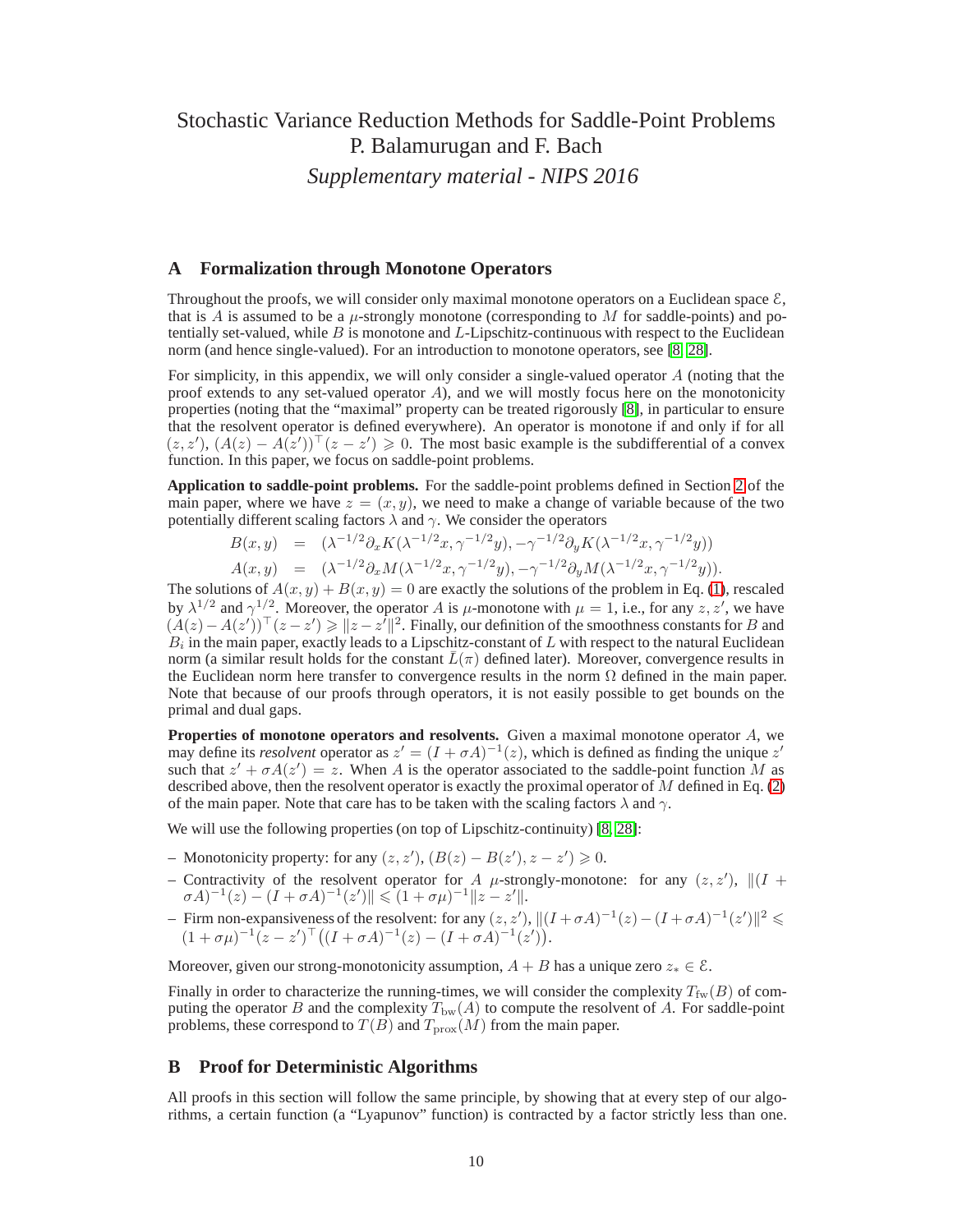For the forward-backward algorithm, this will be the distance to optimum  $||z_t - z_*||^2$ ; while for the accelerated version, it will be different.

### <span id="page-10-0"></span>**B.1 Forward-backward algorithm**

We consider the iteration  $z_t = (I + \sigma A)^{-1} (z_{t-1} - \sigma B(z_{t-1}))$ , with B being monotone L-Lipschitzcontinuous and A being  $\mu$ -strongly monotone. The optimum  $z_*$  (i.e., the zero of  $A + B$ ) is invariant by this iteration. Note that this is the analysis of [\[19\]](#page-8-18) and that we could improve it by putting some of the strong-monotonicity in the operator  $B$  rather than in  $A$ .

We have:

$$
\|z_t - z_*\|^2
$$
\n
$$
\leq \frac{1}{(1+\sigma\mu)^2} \|z_{t-1} - z_* - \sigma(B(z_{t-1}) - B(z_*))\|^2 \text{ by contractivity of the resolvent,}
$$
\n
$$
= \frac{1}{(1+\sigma\mu)^2} \Big[ \|z_{t-1} - z_*\|^2 - 2\sigma(z_{t-1} - z_*)^\top (B(z_{t-1}) - B(z_*)) + \sigma^2 \|B(z_{t-1}) - B(z_*)\|^2 \Big]
$$
\n
$$
\leq \frac{1}{(1+\sigma\mu)^2} (1+\sigma^2 L^2) \|z_{t-1} - z_*\|^2 \text{ by monotonicity of and Lipschitz-continuity of } B,
$$
\n
$$
\leq \left(\frac{1+\sigma^2 L^2}{(1+\sigma\mu)^2}\right)^t \|z_0 - z_*\|^2, \text{ by applying the recursion } t \text{ times.}
$$

Thus we get linear (i.e., geometric) convergence as soon as  $1 + \sigma^2 L^2 < (1 + \sigma \mu)^2$ . If we consider  $\eta = \frac{\sigma \mu}{1 + \sigma \mu} \in [0, 1)$ , and the rate above becomes equal to:

$$
\frac{1+\sigma^2 L^2}{(1+\sigma\mu)^2} = (1-\eta)^2 + \eta^2 \frac{L^2}{\mu^2} = 1 - 2\eta + \eta^2 (1 + \frac{L^2}{\mu^2}),
$$

thus the algorithm converges if  $\eta < \frac{2}{1+\frac{L^2}{\mu^2}}$ , and with  $\eta = \frac{1}{1+\frac{L^2}{\mu^2}}$  which corresponds to  $\sigma = \frac{1}{\mu} \frac{\eta}{1-\eta} =$  $\frac{\mu}{L^2}$ , we get a linear convergence rate with constant  $1 - \eta = \frac{L^2}{\mu^2 + L^2}$ .

Thus the complexity to reach the precision  $\varepsilon \times ||z_0 - z_*||^2$  in squared distance to optimum  $||z_t - z_*||^2$ is equal to  $\left(1+\frac{L^2}{\mu^2}\right)\left[T_{\text{fw}}(B)+T_{\text{bw}}(A)\right]\log\frac{1}{\varepsilon}$ .

Note that we obtain a slow convergence when applied to convex minimization, because we are not using any co-coercivity of B, which would lead to a rate  $(1 - \mu/L)$  [\[6\]](#page-8-5). Indeed, co-coercivity means that  $||B(z)-B(z')||^2 \leq L(B(z)-B(z'))^{\top}(z-z')$ , and this allows to replace above the term  $1+\sigma^2 L^2$  by 1 if  $\sigma \leq 2/L$ , leading to linear convergence rate with constant  $(1+\mu/L)^{-2} \approx 1-2\mu/L$ .

#### <span id="page-10-1"></span>**B.2 Accelerated forward-backward algorithm**

We consider the iteration  $z_t = (I + \sigma A)^{-1} (z_{t-1} - \sigma B [z_{t-1} + \theta (z_{t-1} - z_{t-2})])$ , with B being monotone L-Lipschitz-continuous and *linear*, and A being  $\mu$ -strongly monotone. Note that this is an extension of the analysis of [\[20\]](#page-8-19) to take into account the general monotone operator situation. Again  $z_*$  is a fixed-point of the iteration.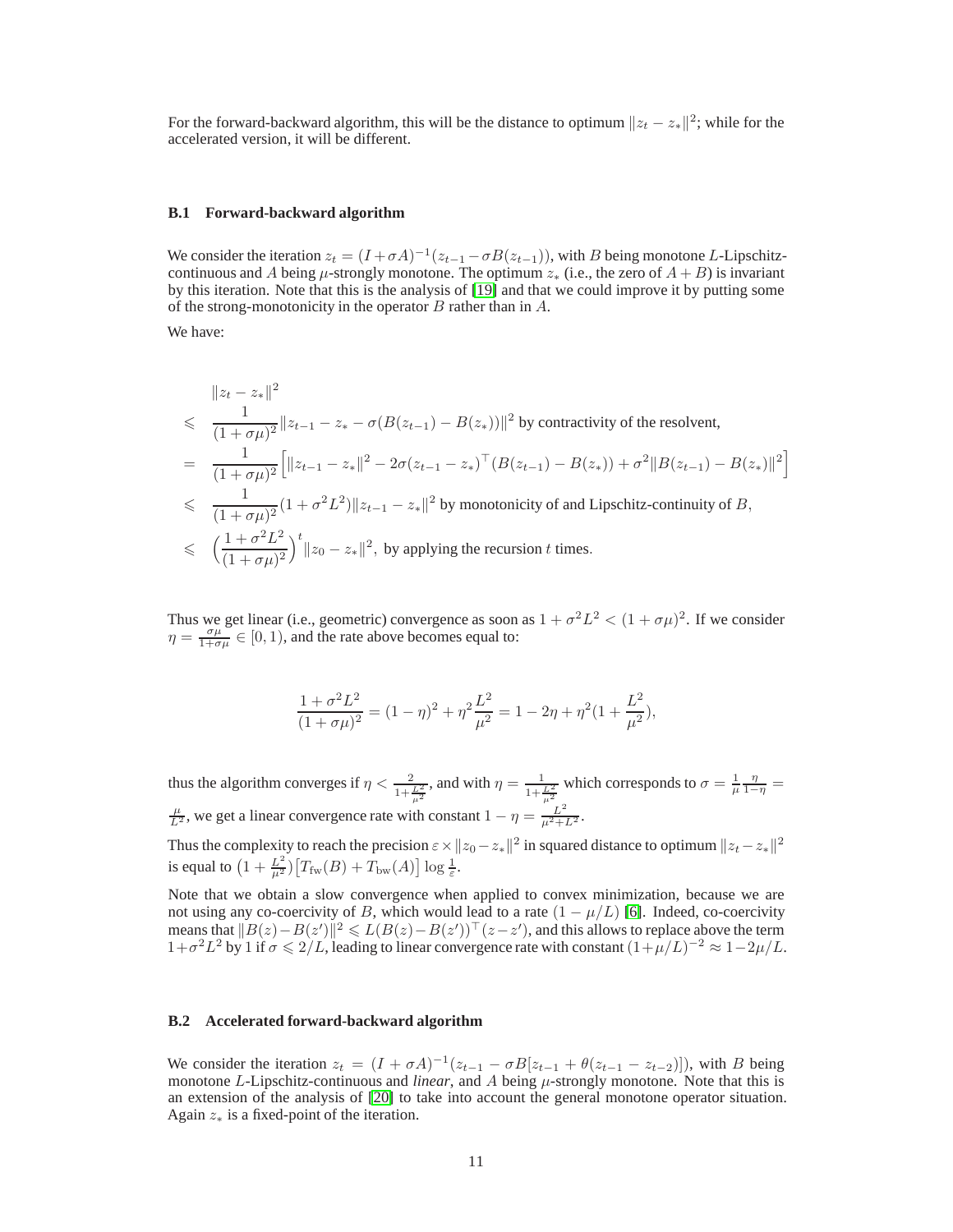Using the firm non-expansiveness of the resolvent operator, we get, with  $\eta = \frac{\sigma \mu}{1 + \sigma \mu}$ , and then using the linearity of  $B$ :

$$
||z_t - z_*||^2 \leq \frac{1}{1 + \sigma\mu}(z_t - z_*)^\top \Big[z_{t-1} - z_* - \sigma B[z_{t-1} - z_* + \theta(z_{t-1} - z_{t-2})]\Big]
$$
  
\n
$$
= (z_t - z_*)^\top \Big[(1 - \eta)(z_{t-1} - z_*) - \frac{\eta}{\mu}B[z_{t-1} - z_* + \theta(z_{t-1} - z_{t-2})]\Big]
$$
  
\n
$$
= -\frac{1 - \eta}{2} ||z_t - z_{t-1}||^2 + \frac{1 - \eta}{2} ||z_t - z_*||^2 + \frac{1 - \eta}{2} ||z_{t-1} - z_*||^2
$$
  
\n
$$
- \frac{\eta}{\mu}(z_t - z_*)^\top B[z_{t-1} - z_* + \theta(z_{t-1} - z_{t-2})]
$$
  
\n
$$
= -\frac{1 - \eta}{2} ||z_t - z_{t-1}||^2 + \frac{1 - \eta}{2} ||z_t - z_*||^2 + \frac{1 - \eta}{2} ||z_{t-1} - z_*||^2
$$
  
\n
$$
- \frac{\eta}{\mu}(z_t - z_*)^\top B(z_{t-1} - z_*) - \theta \frac{\eta}{\mu}(z_t - z_*)^\top B(z_{t-1} - z_{t-2}),
$$

by regrouping terms. By using the Lipschitz-continuity of  $B$ , we get:

$$
\|z_{t}-z_{*}\|^{2}
$$
\n
$$
\leqslant -\frac{1-\eta}{2}\|z_{t}-z_{t-1}\|^{2}+\frac{1-\eta}{2}\|z_{t}-z_{*}\|^{2}+\frac{1-\eta}{2}\|z_{t-1}-z_{*}\|^{2}-\frac{\eta}{\mu}(z_{t}-z_{*})^{\top}B(z_{t-1}-z_{t})
$$
\n
$$
-\theta\frac{\eta}{\mu}(z_{t-1}-z_{*})^{\top}B(z_{t-2}-z_{t-1})+\theta\frac{\eta}{\mu}L\|z_{t}-z_{t-1}\|\|z_{t-1}-z_{t-2}\|
$$
\n
$$
\leqslant -\frac{1-\eta}{2}\|z_{t}-z_{t-1}\|^{2}+\frac{1-\eta}{2}\|z_{t}-z_{*}\|^{2}+\frac{1-\eta}{2}\|z_{t-1}-z_{*}\|^{2}-\frac{\eta}{\mu}(z_{t}-z_{*})^{\top}B(z_{t-1}-z_{t})
$$
\n
$$
-\theta\frac{\eta}{\mu}(z_{t-1}-z_{*})^{\top}B(z_{t-2}-z_{t-1})+\frac{\theta L}{2}\frac{\eta}{\mu}\big[\alpha^{-1}\|z_{t}-z_{t-1}\|^{2}+\alpha\|z_{t-1}-z_{t-2}\|^{2}\big],
$$

with a constant  $\alpha > 0$  to be determined later. This leads to, with  $\theta = \frac{1-\eta}{1+\eta}$ , and by regrouping terms:

$$
\frac{1+\eta}{2} \|z_t - z_*\|^2 + \left(\frac{1-\eta}{2} - \frac{\theta \eta L}{2\mu} \alpha^{-1}\right) \|z_t - z_{t-1}\|^2 - \eta (z_t - z_*)^\top B (z_{t-1} - z_t)
$$
\n
$$
\leq \frac{1-\eta}{2} \|z_{t-1} - z_*\|^2 + \left(\frac{\alpha \eta \theta L}{2\mu}\right) \|z_{t-1} - z_{t-2}\|^2 - \theta \frac{\eta}{\mu} (z_{t-1} - z_*)^\top B (z_{t-2} - z_{t-1})
$$
\n
$$
\leq \theta \left[\frac{1+\eta}{2} \|z_{t-1} - z_*\|^2 + \left(\frac{\eta \alpha L}{2\mu}\right) \|z_{t-1} - z_{t-2}\|^2 - \frac{\eta}{\mu} (z_{t-1} - z_*)^\top B (z_{t-2} - z_{t-1})\right].
$$

We get a Lyapunov function  $\mathcal{L} : (z, z') \mapsto \frac{1+\eta}{2} \|z - z_*\|^2 + \left(\frac{1-\eta}{2} - \frac{\theta \eta L}{2\mu} \alpha^{-1}\right) \|z - z'\|^2 - \eta(z - z')$  $(z_*)^\top B(z'-z)$ , such that  $\mathcal{L}(z_t, z_{t-1})$  converges to zero geometrically, if  $\frac{\alpha \eta L}{\mu} \leq 1 - \eta - \frac{\eta \theta L}{\mu} \alpha^{-1}$ and  $\begin{pmatrix} 1+\eta & -\eta L/\mu \\ \eta L/\mu & 1-\eta L/\mu \end{pmatrix}$  $\eta L/\mu$   $1 - \eta - \eta \theta L \mu^{-1} \alpha^{-1}$  $\left\{\}\geq 0. \text{ By setting } \eta = \frac{1}{1+2L/\mu} \text{, and thus } \theta = \frac{1-\eta}{1+\eta} = \frac{1}{1+\mu/L}$  $\sigma = \frac{1}{\mu} \frac{\eta}{1-\eta} = \frac{1}{2L}$ , and  $\alpha = 1$ , we get the desired first property and the fact that the matrix above is greater than  $\begin{pmatrix} 1/2 & 0 \\ 0 & 0 \end{pmatrix}$ , which allows us to get a linear rate of convergence for  $||z_t - z_*||^2 \leq$  $2\mathcal{L}(z_t, z_{t-1}).$ 

# <span id="page-11-0"></span>**C Proof for Existing Stochastic Algorithms**

We follow [\[22\]](#page-8-21), but with a specific step-size that leads to a simple result, which also applies to nonuniform sampling from a finite pool. We consider the iteration  $z_t = (I + \sigma_t A)^{-1} (z_{t-1} - \sigma_t (Bz_{t-1} +$  $C_t z_{t-1}$ )), with B being monotone L-Lipschitz-continuous and A being  $\mu$ -strongly monotone, and  $C_t$  a random operator (*not necessarily monotone*) such that  $\mathbb{E}C_t(z) = 0$  for all z. We assume that all random operators  $C_t$  are independent, and we denote by  $\mathcal{F}_t$  the  $\sigma$ -field generated by  $C_1, \ldots, C_t$ , i.e., the information up to time  $t$ .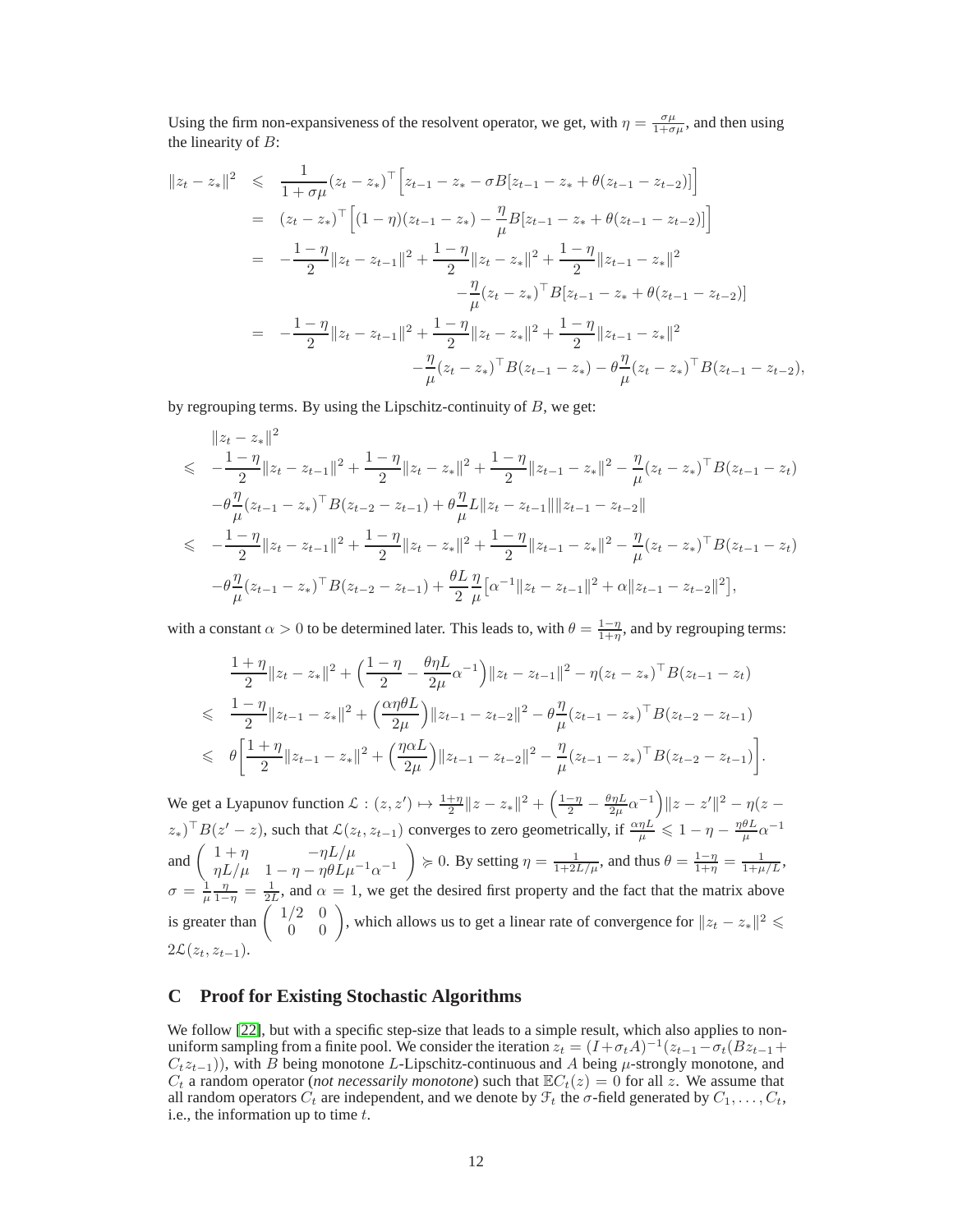We have with  $\text{Lip}(C_t)$  the Lipschitz-constant of  $C_t$ :

$$
||z_t - z_*||^2 \leq \frac{1}{(1 + \sigma_t \mu)^2} ||z_{t-1} - z_* - \sigma_t (B(z_{t-1}) - B(z_*)) - \sigma_t C_t (z_{t-1})||^2
$$
  
by contractivity of the resolvent,  

$$
= \frac{1}{(1 + \sigma_t \mu)^2} \Big[ ||z_{t-1} - z_*||^2 - 2\sigma_t (z_{t-1} - z_*)^\top (B(z_{t-1}) - B(z_*))
$$

$$
+ \sigma_t^2 ||B(z_{t-1}) - B(z_*) + C_t (z_{t-1})||^2 + 2\sigma_t (C_t (z_{t-1}))^\top (z_{t-1} - z_*) \Big].
$$

By taking conditional expectations, we get:

$$
\mathbb{E}(\|z_t - z_*\|^2 |\mathcal{F}_{t-1}) \leq \frac{1}{(1 + \sigma_t \mu)^2} \left[ (1 + \sigma_t^2 L^2) \|z_{t-1} - z_*\|^2 + \sigma_t^2 \mathbb{E}(\|C_t(z_{t-1})\|^2 |\mathcal{F}_{t-1}) \right]
$$
\nby monotonicity and Lipschitz-continuity of  $B$ ,  
\n
$$
\leq \frac{1}{(1 + \sigma_t \mu)^2} \left[ (1 + \sigma_t^2 L^2) \|z_{t-1} - z_*\|^2 + 2 \sigma_t^2 \mathbb{E}(\|C_t(z_*)\|^2 |\mathcal{F}_{t-1}) + 2 \sigma_t^2 \|z_{t-1} - z_*\|^2 \mathbb{E}(\sup_{\|z - z'\| = 1} \|C_t(z) - C_t(z')\|^2 |\mathcal{F}_{t-1}) \right]
$$
\n
$$
= \frac{1}{(1 + \sigma_t \mu)^2} \left[ (1 + \sigma_t^2 L^2) \|z_{t-1} - z_*\|^2 + 2 \sigma_t^2 \mathbb{E}(\|C_t(z_*)\|^2 |\mathcal{F}_{t-1}) + 2 \sigma_t^2 \|z_{t-1} - z_*\|^2 \mathbb{E}(\text{Lip}(C_t)^2 |\mathcal{F}_{t-1}) \right]
$$
\n
$$
= \frac{1}{(1 + \sigma_t \mu)^2} \left[ (1 + \sigma_t^2 L^2 + 2 \sigma_t^2 \mathbb{E}(\text{Lip}(C_t)^2 |\mathcal{F}_{t-1})) \|z_{t-1} - z_*\|^2 + 2 \sigma_t^2 \mathbb{E}(\|C_t(z_*)\|^2 |\mathcal{F}_{t-1}) \right]
$$

By denoting  $\eta_t = \frac{\sigma_t \mu}{1 + \sigma_t \mu} \in [0, 1)$ , we get

$$
\mathbb{E}\|z_t - z_*\|^2 \leq (1 - 2\eta_t + \eta_t^2 + 2\eta_t^2 \frac{L^2}{\mu^2} + 2\eta_t^2 \frac{1}{\mu^2} \mathbb{E}(\text{Lip}(C_t)^2 | \mathcal{F}_{t-1})\Big) \|z_{t-1} - z_*\|^2 + 2\frac{\eta_t^2}{\mu^2} \mathbb{E}(\|C_t z_*\|^2 | \mathcal{F}_{t-1})\Big).
$$

By selecting  $\eta_t = \frac{2}{(t+1)+4\frac{L^2}{\mu^2}+\frac{4}{\mu^2}\mathbb{E}(\text{Lip}(C_t)^2|\mathcal{F}_{t-1})} = \frac{2}{t+1+A}$ , with  $A = 4\frac{L^2}{\mu^2}+\frac{4}{\mu^2}\mathbb{E}(\text{Lip}(C_t)^2|\mathcal{F}_{t-1})$ , we get:

$$
\mathbb{E}||z_t - z_*||^2 \leq (1 - \eta_t)\mathbb{E}||z_{t-1} - z_*||^2 + 2\frac{\eta_t^2}{\mu^2}\mathbb{E}(\|C_t z_*\|^2) \n= \frac{t - 1 + A}{t + 1 + A}\mathbb{E}||z_{t-1} - z_*||^2 + \frac{8}{(t + 1 + A)^2}\frac{1}{\mu^2}\mathbb{E}(\|C_t z_*\|^2) \n\leq \frac{A(1 + A)}{(t + 1 + A)(t + A)}||z_0 - z_*||^2 + \frac{8}{\mu^2}\sum_{u=1}^t\frac{(u + A)(u + 1 + A)}{(t + 1 + A)(t + A)}\frac{1}{(u + 1 + A)^2}\mathbb{E}(\|C_u z_*\|^2)
$$

by expanding the recursion  $t$  times,

.

$$
\leq \frac{A(1+A)}{(t+1+A)(t+A)} \|z_0 - z_*\|^2 + \frac{8}{\mu^2} \sum_{u=1}^t \frac{1}{(t+1+A)(t+A)} \mathbb{E}(\|C_u z_*\|^2)
$$
  

$$
\leq \frac{(1+A)^2}{(t+A)^2} \|z_0 - z_*\|^2 + \frac{8}{\mu^2(t+A)} \sup_{u \in \{1,\dots,t\}} \mathbb{E}(\|C_u z_*\|^2).
$$

The overall convergence rate is in  $O(1/t)$  and the constant depends on the noise in the operator values at the optimum. Note that initial conditions are forgotten at a rate  $O(1/t^2)$ .

**Application to sampling from a finite family.** When sampling from  $|\mathcal{I}|$  operators  $B_i$ ,  $i \in \mathcal{I}$ , and selecting  $i_t$  with probability vector  $\pi$ , then we have  $\mathbb{E}(\text{Lip}(C_t)^2|\mathcal{F}_{t-1}) \leq \overline{L}(\pi)^2 = \overline{L}^2$  defined as  $\sup_{\|z-z'\|\leqslant 1} \sqrt{\sum_{i\in\mathfrak{I}} \frac{1}{\pi_i} \|B_i(z) - B_i(z')\|^2}$ . Thus, we can take the step-size  $\frac{2}{t+1+4\frac{L^2+L^2}{\mu^2}}$ , which leads to  $\sigma_t = \frac{2/\mu}{t+1+4\frac{L^2+L^2}{\mu^2}}$ . Moreover, if L is unknown (or hard to compute), we can take  $\bar{L}$  instead.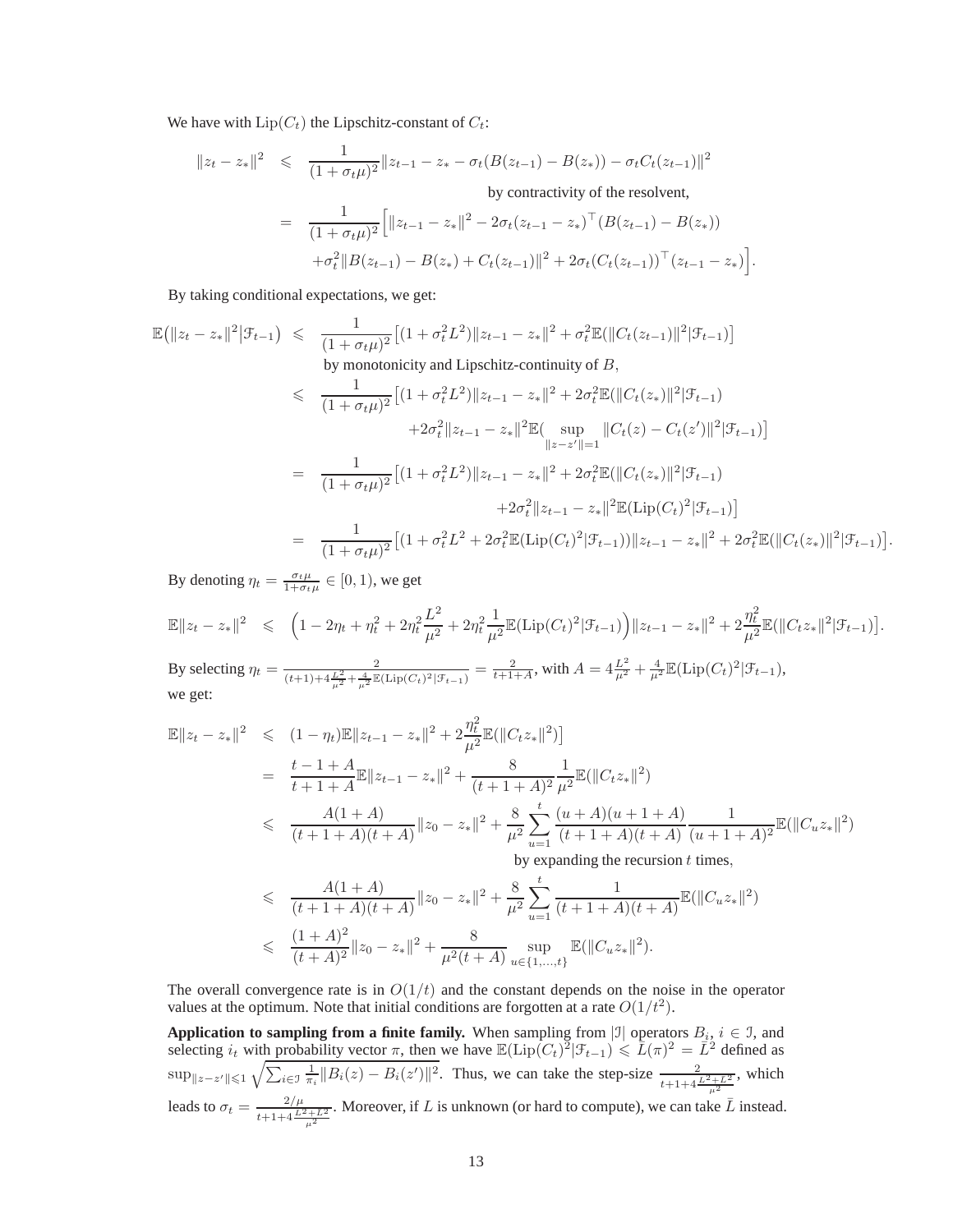We may further bound:  $\mathbb{E}(\|C_u z_*\|^2) \leq 2 \mathbb{E}(\|C_u z_0\|^2) + 2 \mathbb{E}(\text{Lip}(C_t)^2) \|z_0 - z_*\|^2$ , and thus, if we start from an initial point  $z_0$  such that  $C_u z_0 = 0$ , which is always possible for bi-linear problems, we get an overall bound of (taking  $L = \overline{L}$  for simplicity)

$$
\Big( \frac{(1+8\bar{L}^2/\mu^2)^2}{(t+8\bar{L}^2/\mu^2)^2} + \frac{16\bar{L}^2/\mu^2}{t+8\bar{L}^2/\mu^2} \Big) \|z_0-z_*\|^2 \leqslant \frac{1+24\bar{L}^2/\mu^2}{t+8\bar{L}^2/\mu^2} \|z_0-z_*\|^2.
$$

We thus get an overall  $O(1/t)$  convergence rate.

# **D Proof for New Stochastic Algorithms**

We also consider the monotone operator set-up, since this is the only assumption that we use. We follow the proof of the corresponding convex minimization algorithms, with key differences which we highlight below. In particular, (a) we do not use function values, and (b) we use shorter step-sizes to tackle the lack of co-coercivity.

### <span id="page-13-0"></span>**D.1 SVRG: Stochastic-Variance reduced saddle-point problems (Theorem [1\)](#page-4-2)**

We only analyze a single epoch starting from the reference estimate  $\tilde{z}$ , and show that the expected squared distance to optimum is shrunk by a factor of  $3/4$  if the number of iterations per epoch is well-chosen. The epoch is started with  $z_0 = \tilde{z}$ .

We denote by  $\mathcal{F}_{t-1}$  the information up to time  $t-1$ . We consider sampling  $i_{t1}, \ldots, i_{tm} \in \mathcal{I}$  with replacement at time  $t$ . By using the contractivity of the resolvent operator of  $A$ , and the fact that  $z_* = (I + \sigma A)^{-1} (z_* - \sigma B(z_*)),$  we get:

$$
||z_t - z_*||^2 \leq \frac{1}{(1 + \sigma \mu)^2} ||z_{t-1} - z_* - \sigma[B(\tilde{z}) - B(z_*) + \frac{1}{m} \sum_{k=1}^m \frac{1}{\pi_{i_{tk}}} (B_{i_{tk}}(z_{t-1}) - B_{i_{tk}}(\tilde{z}))] \Big\|^2
$$
  
= 
$$
\frac{1}{(1 + \sigma \mu)^2} ||z_{t-1} - z_* - \sigma[B(z_{t-1}) - B(z_*) + \frac{1}{m} \sum_{k=1}^m \frac{1}{\pi_{i_{tk}}} (B_{i_{tk}}(z_{t-1}) - B_{i_{tk}}(\tilde{z})) - (B(z_{t-1}) - B(\tilde{z}))] \Big\|^2
$$

.

Expanding the squared norm, taking conditional expectations with  $\mathbb{E}(\frac{1}{\pi_{i_{tk}}}B_{i_{t}k}|\mathcal{F}_{t-1}) = B$ , and using the independence of  $i_{t1}, \ldots, i_{tm}$ , we get:

$$
\mathbb{E}\left[\|z_t - z_*\|^2|\mathcal{F}_{t-1}\right]
$$
\n
$$
\leq \frac{1}{(1+\sigma\mu)^2} \left(\|z_{t-1} - z_*\|^2 - 2\sigma(z_{t-1} - z_*)^\top (B(z_{t-1}) - B(z_*)) + \sigma^2 \|B(z_{t-1}) - B(z_*)\|^2\right)
$$
\n
$$
+ \frac{1}{m} \mathbb{E}\left[\frac{1}{(1+\sigma\mu)^2}\left\|\frac{1}{\pi_{i_t}}(B_{i_t}(z_{t-1}) - B_{i_t}(\tilde{z})) - (B(z_{t-1}) - B(\tilde{z}))\right\|^2\right] \mathcal{F}_{t-1}.
$$

Using the monotonicity of B and the Lipschitz-continuity of B (like in Appendix [B.1\)](#page-10-0), we get the bound

$$
\frac{1+\sigma^2 L^2}{(1+\sigma\mu)^2} \|z_{t-1}-z_*\|^2 + \frac{1}{m} \mathbb{E}\Big[\frac{1}{(1+\sigma\mu)^2} \Big\|\frac{1}{\pi_{i_t}}(B_{i_t}(z_{t-1})-B_{i_t}(\tilde{z})) - (B(z_{t-1})-B(\tilde{z}))\|^2 \Big|\mathcal{F}_{t-1}\Big].
$$

We denote by  $\bar{L}^2$  the quantity  $\bar{L}^2 = \sup_{z,z' \in \mathcal{E}} \frac{1}{\|z-z'\|^2} \sum_{i \in \mathcal{I}} \frac{1}{\pi_i} \|B_i(z) - B_i(z') \|^2$ . We then have (using the fact that a variance is less than the second-order moment):

$$
\mathbb{E}\Big[\big\|\frac{1}{\pi_{i_t}}(B_{i_t}(z_{t-1})-B_{i_t}(\tilde{z}))-(B(z_{t-1})-B(\tilde{z}))\big\|^2\big|\mathcal{F}_{t-1}\Big] \leq \mathbb{E}\Big[\big\|\frac{1}{\pi_{i_t}}(B_{i_t}(z_{t-1})-B_{i_t}(\tilde{z}))\big\|^2\big|\mathcal{F}_{t-1}\Big],
$$

which is less than  $\bar{L}^2 ||z_{t-1} - \tilde{z}||^2$  because we sample  $i_t$  from  $\pi$ . This leads to

$$
\mathbb{E}[\|z_t - z_*\|^2 |\mathcal{F}_{t-1}] \leq \frac{1 + \sigma^2 L^2}{(1 + \sigma \mu)^2} \|z_{t-1} - z_*\|^2 + \frac{1}{(1 + \sigma \mu)^2} \frac{\bar{L}^2}{m} \|z_{t-1} - \tilde{z}\|^2
$$
  

$$
\leq (1 - 2\eta + \eta^2 + \eta^2 \frac{L^2}{\mu^2} + \frac{(1 + a)\eta^2 \bar{L}^2}{\mu^2} \frac{\bar{L}^2}{m} \|z_{t-1} - z_*\|^2
$$
  

$$
+ \frac{(1 + a^{-1})\eta^2 \bar{L}^2}{\mu^2} \frac{\bar{L}^2}{m} \|\tilde{z} - z_*\|^2,
$$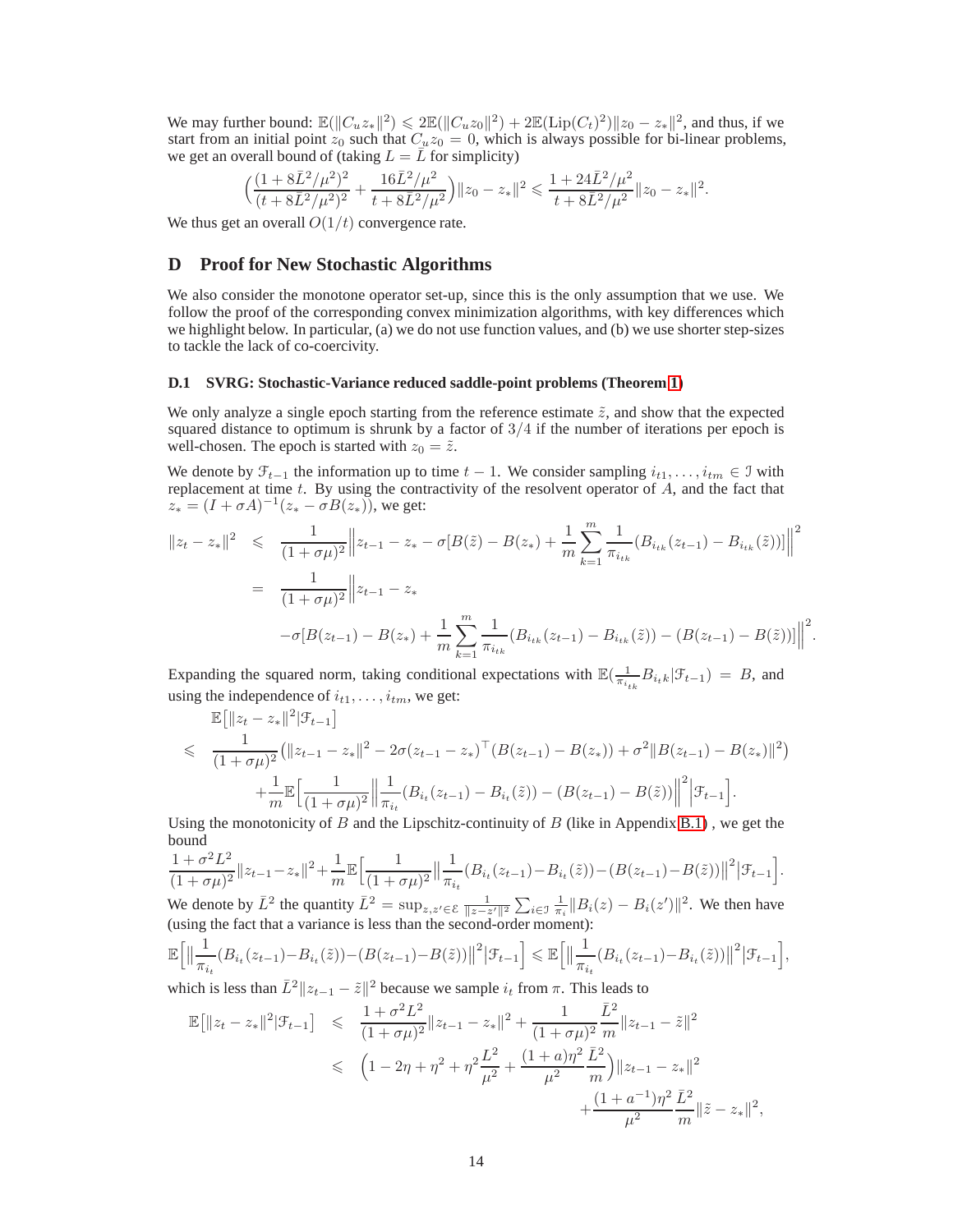with  $\eta = \frac{\sigma \mu}{1 + \sigma \mu} \in [0, 1)$  and  $a > 0$  to be determined later. Assuming that  $\eta \left(1 + \frac{L^2}{\mu^2} + \frac{(1+a)}{\mu^2} \frac{\bar{L}^2}{m}\right) \leq 1$ , and taking full expectations, this leads to:

$$
\mathbb{E}||z_t - z_*||^2 \leq (1 - \eta)\mathbb{E}||z_{t-1} - z_*||^2 + \frac{(1 + a^{-1})\eta^2}{\mu^2}\frac{\bar{L}^2}{m}||\tilde{z} - z_*||^2,
$$

that is we get a shrinking of the expected distance to optimum with additional noise that depends on the distance to optimum of the reference point  $\tilde{z}$ . The difference with the convex minimization set-up of [\[24\]](#page-8-23) is that the proof is more direct, and we get a shrinkage directly on the iterates (we have no choice for monotone operators), without the need to do averaging of the iterates. Moreover, we never use any monotonicity of the operators  $B_i$ , thus allowing any type of splits (as long as the sum  $B$  is monotone).

Then, using the fact that  $z_0 = \tilde{z}$ , and expanding the recursion:

$$
\mathbb{E}||z_t - z_*||^2 \leq (1 - \eta)^t ||z_0 - z_*||^2 + \left(\sum_{u=0}^{t-1} (1 - \eta)^u\right) \frac{(1 + a^{-1})\eta^2}{\mu^2} \frac{\bar{L}^2}{m} ||\tilde{z} - z_*||^2
$$
  

$$
\leq \left((1 - \eta)^t + \frac{(1 + a^{-1})\eta}{\mu^2} \frac{\bar{L}^2}{m}\right) ||\tilde{z} - z_*||^2.
$$

If we take  $a = 2$ ,  $\eta = \frac{1}{1 + L^2 + 3\bar{L}^2/(m\mu^2)}$ , which corresponds to  $\sigma = \frac{1}{\mu} \frac{\eta}{1 - \eta} = \frac{\mu}{L^2 + \frac{3}{m}\bar{L}^2}$  and  $t = \log 4/\eta = \log 4 \times (1 + \frac{L^2}{\mu^2} + 3 \frac{\bar{L}^2}{m\mu^2})$ , we obtain a bound of 3/4, that is, after t steps in an epoch, we obtain  $\mathbb{E} \|z_t - z_*\|^2 \leq \frac{3}{4} \|\tilde{z} - z_*\|^2$ , which is the desired result.

In terms of running-time, we therefore need a time proportional to  $T(B) + \left(1 + \frac{L^2}{\mu^2}\right)$  $3\frac{\bar{L}^2}{m\mu^2}\big)\big(m\max_i T(B_i) + T_{\mathrm{prox}}(A)\big),$  times  $\log\frac{1}{\varepsilon}$  to reach precision  $\varepsilon.$ 

Note that if  $L^2$  is too expensive to compute (because it is a global constant), we may replace it by  $\bar{L}^2$  and get a worse bound (but still a valid algorithm).

### <span id="page-14-0"></span>**D.2 SAGA: Online stochastic-variance reduced saddle-point problems (Theorem [2\)](#page-5-2)**

The proof follows closely the one of SVRG above. Following the same arguments, we get, by contractivity of the resolvent operator:

$$
||z_t - z_*||^2 \leq \frac{1}{(1 + \sigma \mu)^2} ||z_{t-1} - z_* - \sigma[\sum_{i \in \mathcal{I}} g_{t-1}^i - B(z_*) + \frac{1}{m} \sum_{k=1}^m \frac{1}{\pi_{i_{tk}}} (B_{i_{tk}}(z_{t-1}) - g_{t-1}^{i_{tk}})]] \Big|^2
$$
  
= 
$$
\frac{1}{(1 + \sigma \mu)^2} ||z_{t-1} - z_* - \sigma[B(z_{t-1}) - B(z_*) + \frac{1}{m} \sum_{k=1}^m \frac{1}{\pi_{i_{tk}}} (B_{i_{tk}}(z_{t-1}) - g_{t-1}^{i_{tk}}) - (B(z_{t-1}) - \sum_{i \in \mathcal{I}} g_{t-1}^i)]] \Big|^2.
$$

Then, using independence, monotonicity and Lipschitz-continuity of  $B$ , we get (note that we never use any monotonicity of  $B_i$ ), like in the proof of Theorem [1:](#page-4-2)

$$
\mathbb{E}[\|z_t - z_*\|^2 |\mathcal{F}_{t-1}] \leq \frac{1 + \sigma^2 L^2}{(1 + \sigma \mu)^2} \|z_{t-1} - z_*\|^2 \n+ \frac{1}{m} \mathbb{E} \Big[ \frac{1}{(1 + \sigma \mu)^2} \Big\| \frac{1}{\pi_{i_t}} (B_{i_t}(z_{t-1}) - g_{t-1}^{i_t}) - (B(z_{t-1}) - \sum_{i \in \mathcal{I}} g_{t-1}^i) \Big\|^2 |\mathcal{F}_{t-1} \Big] \n\leq \frac{1 + \sigma^2 L^2}{(1 + \sigma \mu)^2} \|z_{t-1} - z_*\|^2 + \frac{1}{m} \frac{1}{(1 + \sigma \mu)^2} \Big( \sum_{i \in \mathcal{I}} \frac{1}{\pi_i} \|B_i(z_{t-1}) - g_{t-1}^i\|^2 \Big) \n\leq (1 - 2\eta + \eta^2 + \eta^2 \frac{L^2}{\mu^2} + \frac{(1 + a)\eta^2}{\mu^2} \frac{\bar{L}^2}{m} \Big) \|z_{t-1} - z_*\|^2 \n+ \frac{(1 + a^{-1})\eta^2}{\mu^2 m} \Big( \sum_{i \in \mathcal{I}} \frac{1}{\pi_i} \|B_i(z_*) - g_{t-1}^i\|^2 \Big),
$$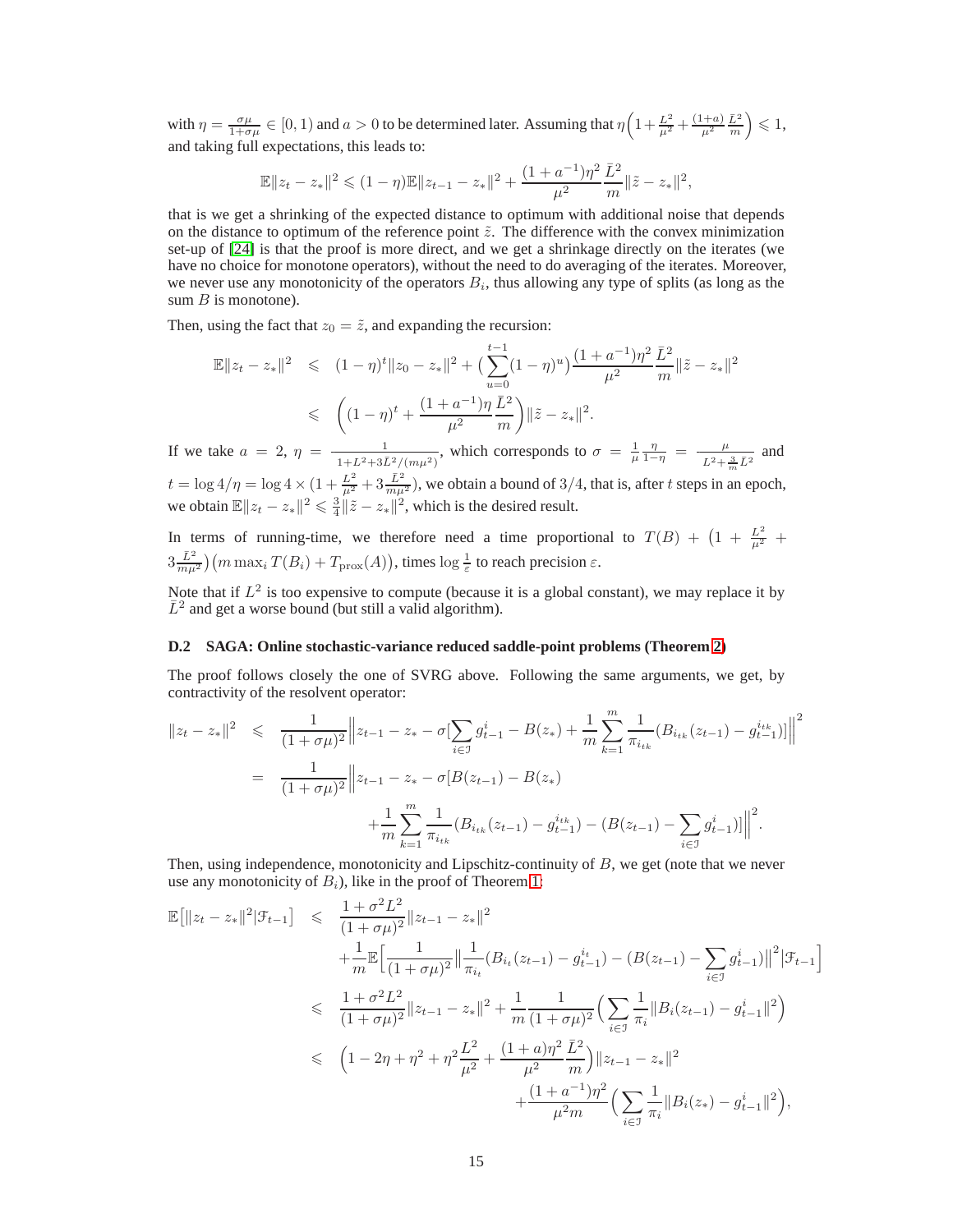with  $\eta = \frac{\sigma \mu}{1 + \sigma \mu}$ . Assuming  $\eta \left( 1 + \frac{L^2}{\mu^2} + \frac{(1 + a)}{\mu^2} \frac{\bar{L}^2}{m} \right) \leq 1$ , we get  $\mathbb{E} \big[ \|z_t - z_*\|^2 | \mathcal{F}_{t-1} \big] \leqslant (1 - \eta) \|z_{t-1} - z_*\|^2 + \frac{(1 + a^{-1})\eta^2}{\mu^2 m}$  $\mu^2m$  $(\nabla)$ i∈I 1  $\frac{1}{\pi_i} \|B_i(z_*) - g_{t-1}^i\|^2.$ 

Like in the SVRG proof above, we get a contraction of the distance to optimum, with now an added noise that depends on the difference between our stored operator values and the operator values at the global optimum. We thus need to control this distance by adding the proper factors to a Lyapunov function. Note that we never use any monotonicity of the operators  $B_i$ , thus allowing any type of splits (as long as the sum  $B$  is monotone).

We assume that we update (at most  $m$  because we are sampling with replacement and we may sample the same gradient twice) "gradients"  $g_t^i$  uniformly at random (when we consider uniform sampling, we can reuse the same gradients as dependence does not impact the bound), by replacing them by  $g_t^i = B_i(z_{t-1})$ . Thus:

$$
\mathbb{E}\Big(\sum_{i\in\mathcal{I}}\frac{1}{\pi_i}||B_i(z_*)-g_t^i||^2\Big|\mathcal{F}_{t-1}\Big)
$$
\n
$$
=\mathbb{E}\Big(\sum_{i\text{ selected}}\frac{1}{\pi_i}||B_i(z_*)-B_i(z_{t-1})||^2+\sum_{i\text{ non selected}}\frac{1}{\pi_i}||B_i(z_*)-g_{t-1}^i||^2\Big|\mathcal{F}_{t-1}\Big)
$$
\n
$$
=\mathbb{E}\Big(\sum_{i\text{ selected}}\frac{1}{\pi_i}\Big(||B_i(z_*)-B_i(z_{t-1})||^2-||B_i(z_*)-g_{t-1}^i||^2\Big)+\sum_{i\in\mathcal{I}}\frac{1}{\pi_i}||B_i(z_*)-g_{t-1}^i||^2\Big|\mathcal{F}_{t-1}\Big).
$$

Since we sample uniformly *with* replacement, the marginal probabilities of selecting an element i is equal to  $\rho = \hat{1} - (1 - \frac{1}{|\mathcal{I}|})^m$ . We thus get

$$
\mathbb{E}\Big(\sum_{i\in\mathcal{I}}\frac{1}{\pi_i}||B_i(z_*) - g_t^i||^2\Big|\mathcal{F}_{t-1}\Big) \leq (1-\rho)\sum_{i\in\mathcal{I}}\frac{1}{\pi_i}||B_i(z_*) - g_{t-1}^i||^2 + \rho\sum_{i\in\mathcal{I}}\frac{1}{\pi_i}||B_i(z_*) - B_i(z_{t-1})||^2
$$
  

$$
\leq (1-\rho)\sum_{i\in\mathcal{I}}\frac{1}{\pi_i}||B_i(z_*) - g_{t-1}^i||^2 + \rho\overline{L}^2||z_{t-1} - z_*||^2.
$$

Therefore, overall, we have, for a scalar  $b > 0$  to be chosen later:

$$
\mathbb{E}\Big(\|z_t - z_*\|^2 + b \sum_{i \in \mathcal{I}} \frac{1}{\pi_i} \|B_i(z_*) - g_t^i\|^2 \Big|\mathcal{F}_{t-1}\Big)
$$
  
\$\leqslant \left(1 - 2\eta + \eta^2 + \eta^2 \frac{L^2}{\mu^2} + \frac{(1+a)\eta^2}{\mu^2} \frac{\bar{L}^2}{m} + b\rho \bar{L}^2\right) \|z\_{t-1} - z\_\*\|^2\$  
+ b\Big(1 - \rho + b^{-1} \frac{(1+a^{-1})\eta^2}{m\mu^2}\Big) \sum\_{i \in \mathcal{I}} \frac{1}{\pi\_i} \|B\_i(z\_\*) - g\_{t-1}^i\|^2.

If we take  $a = 2, \eta = \frac{1}{(3(3)(1))}$  $\frac{3|3|}{2m}, \frac{1}{1+\frac{L^2}{\mu^2}+3\frac{\bar{L}^2}{m\mu^2}}$ , which corresponds to  $\sigma = \frac{1}{\mu} \frac{\eta}{1-\eta}$  $\frac{\mu}{\max\{\frac{3|\mathbb{I}|}{2m}-1,\frac{L^2}{\mu^2}+3\frac{\bar{L}^2}{m\mu^2}\}}$ , with  $b\rho \bar{L}^2 = \frac{3\eta}{4}$ , then we get the bound (using  $\eta \leq 1/(\bar{L}^2/(3m))$ ):  $(1-\frac{\eta}{4})$  $\frac{\eta}{4}$ ) ||  $z_{t-1} - z_*$  ||  $^2 + (1 - \frac{\rho}{3})$  $\frac{\rho}{3}$ )  $\sum_{i \in \mathbb{Z}}$ i∈I 1  $\frac{1}{\pi_i} \|B_i(z_*) - g_{t-1}^i\|^2,$ 

which shows that the function  $(z, g) \mapsto ||z - z_*||^2 + b \sum_{i \in \mathcal{I}} \frac{1}{\pi_i} ||B_i(z_*) - g^i||^2$  is a good Lyapunov function for the problem that shrinks geometrically in expectation (it resembles the one from convex minimization, but without the need for function values).

Finally, since we assume that  $m \leq |\mathcal{I}|$ , we have  $\rho = 1 - (1 - 1/|\mathcal{I}|)^m \geq 1 - \exp(-m/|\mathcal{I}|) \geq m/(2|\mathcal{I}|)$ . This leads to, after t iterations

$$
\mathbb{E}||z_t - z_*||^2 \leq (1 - \min\{\frac{\eta}{4}, \frac{m}{6|\mathcal{I}|}\}\)^t \Big[||z_0 - z_*||^2 + \frac{3\eta}{4\rho\bar{L}^2} \sum_{i \in \mathcal{I}} \frac{1}{\pi_i}||B_i(z_*) - B_i(z_0)||^2\Big].
$$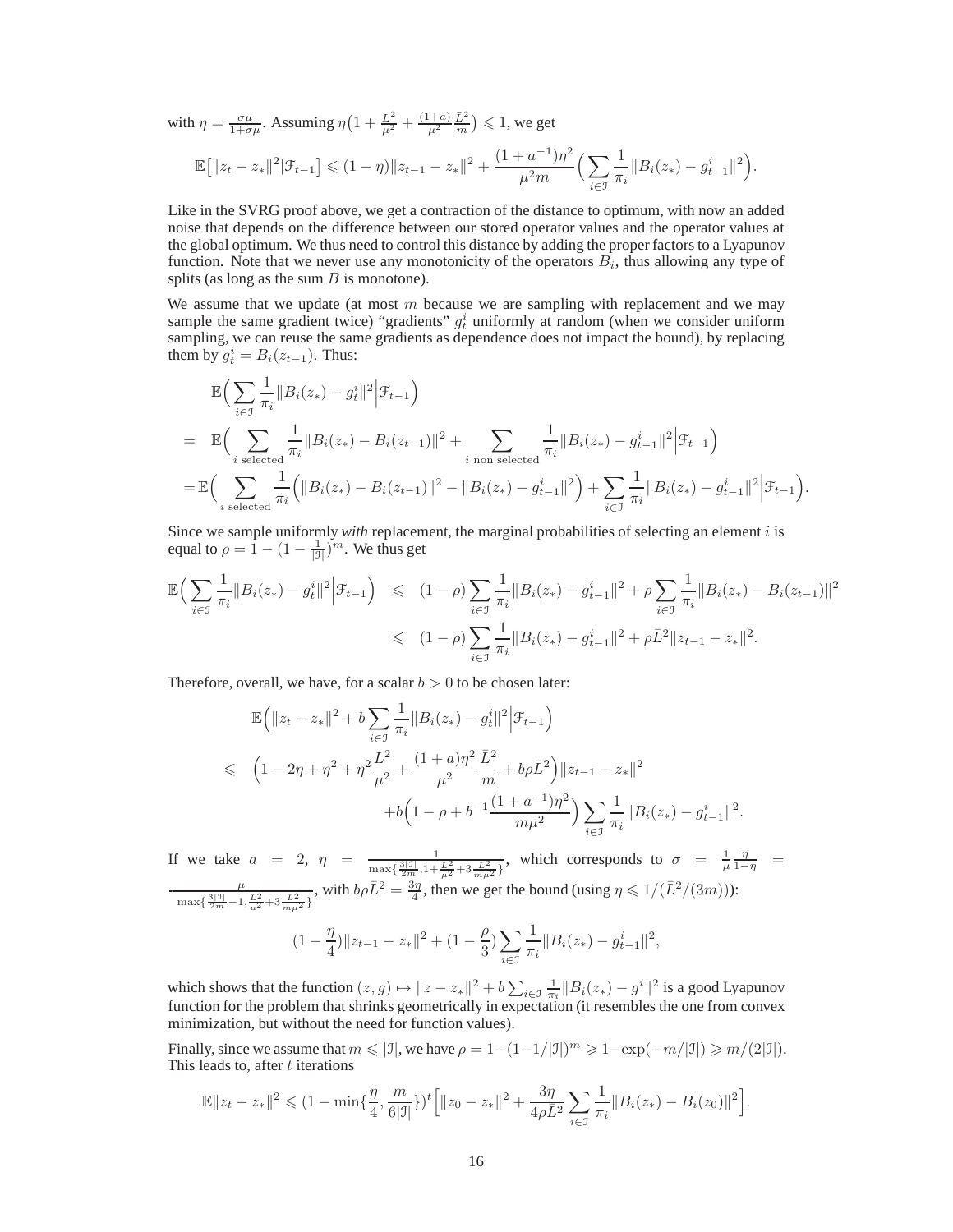We have  $\eta \leq 2m/(3|J|)$  and  $3\eta/(4\rho) \leq \frac{3}{4} \frac{2m}{3|J|}$  $\frac{2|J|}{m} \leqslant 1$ , leading to

$$
\mathbb{E}||z_t - z_*||^2 \leq 2(1 - \frac{\eta}{4})^t ||z_0 - z_*||^2,
$$

which is the desired result.

Note that we get the same overall running-time complexity than for SVRG.

**Factored splits.** Note that when applying to saddle-points with factored splits, we need to use a Lyapunov function that considers these splits. The only difference is to treat separately the two parts of the vectors, leading to replacing everywhere  $|\mathcal{I}|$  by  $\max\{|\mathcal{J}|, |\mathcal{K}|\}.$ 

### <span id="page-16-0"></span>**D.3 Acceleration**

We also consider in this section a proof based on monotone operators. We first give the algorithm for saddle-point problems.

**Algorithms for saddle-point problems.** At each iteration, we need solve the problem in Eq. [\(4\)](#page-5-3) of the main paper, with the SVRG algorithm applied to  $\tilde{K}(x, y) = K(x, y) - \lambda \tau x^{\top} \bar{x} + \gamma \tau y^{\top} \bar{y}$ , and  $\tilde{M}(x,y) = M(x,y) + \frac{\lambda \tau}{2} ||x||^2 - \frac{\gamma \tau}{2} ||y||^2$ . These functions lead to constants  $\tilde{\lambda} = \lambda(1 + \tau)$ ,  $\tilde{\gamma} = \gamma(1+\tau)$  and  $\tilde{L} = L/(1+\tau)$ ,  $\tilde{\sigma} = \sigma(1+\tau)^2$ . We thus get the iteration, for a single selected operator,

$$
(x,y) \leftarrow \text{prox}_{\tilde{M}}^{\tilde{\sigma}} \left[ (x,y) - \tilde{\sigma} \begin{pmatrix} 1/\tilde{\lambda} & 0 \\ 0 & 1/\tilde{\gamma} \end{pmatrix} \left( \tilde{B}(\tilde{x}, \tilde{y}) + \left\{ \frac{1}{\pi_i} \tilde{B}_i(x,y) - \frac{1}{\pi_i} \tilde{B}_i(\tilde{x}, \tilde{y}) \right\} \right) \right].
$$

A short calculation shows that  $prox_{\tilde{M}}^{\tilde{\sigma}}(x, y) = prox_{M}^{\sigma(1+\tau)/(1+\sigma\tau(1+\tau))} ((x, y)/(1+\sigma\tau(1+\tau))),$ leading to the update (with  $\sigma$  the step-size from the regular SVRG algorithm in Section [3\)](#page-4-3):

$$
(x,y) \leftarrow \text{prox}_{\tilde{M}}^{\tilde{\sigma}} \left[ (x,y) + \sigma \tau (1+\tau)(\bar{x},\bar{y}) - \sigma (1+\tau) \begin{pmatrix} 1/\lambda & 0 \\ 0 & 1/\gamma \end{pmatrix} \left( B(\tilde{x},\tilde{y}) + \left\{ \frac{1}{\pi_i} \tilde{B}_i(x,y) - \frac{1}{\pi_i} \tilde{B}_i(\tilde{x},\tilde{y}) \right\} \right) \right].
$$

This leads to Algorithm [3,](#page-16-1) where differences with the SVRG algorithm, e.g., Algorithm [1,](#page-5-1) are highlighted in red. Given the value of  $\tau$ , the estimate  $(\bar{x}, \bar{y})$  is updated every  $\log(1 + \tau)$  epochs of SVRG. While this leads to a provably better convergence rate, in practice, this causes the algorithm to waste time solving with too high precision the modified problem. We have used the simple heuristic of changing  $(\bar{x}, \bar{y})$  one epoch after the primal-dual gap has been reduced from the previous change of  $(\bar{x}, \bar{y})$ .

### <span id="page-16-1"></span>**Algorithm 3** Accelerated Stochastic Variance Reduction for Saddle Points

**Input:** Functions  $(K_i)_i$ , M, probabilities  $(\pi_i)_i$ , smoothness  $\overline{L}(\pi)$  and L, iterate  $(x, y)$ , M, probabilities  $(\pi_i)_i$ number of epochs v, number of updates per iteration m, acceleration factor  $\tau$ Set  $\sigma = [L^2 + 3\overline{L}^2/m]^{-1}$  and  $(\overline{x}, \overline{y}) = (x, y)$ **for**  $u = 1$  to  $v$  **do** If  $u = 0 \mod [2 + 2 \log(1 + \tau) / (\log 4/3)]$ , set  $(\bar{x}, \bar{y}) = (\tilde{x}, \tilde{y})$ Initialize  $(\tilde{x}, \tilde{y}) = (x, y)$  and compute  $B(\tilde{x}, \tilde{y})$ **for**  $k = 1$  to  $\log 4 \times (L^2 + 3L^2/m)(1 + \tau)^2$  **do** Sample  $i_1, \ldots, i_m \in \mathcal{I}$  from probability vector  $(\pi_i)_i$  with replacement  $z \leftarrow (x, y) + \sigma\tau(1+\tau)(\bar{x}, \bar{y}) - \sigma(1+\tau){\binom{1/\lambda-0}{0}}\left(B(\tilde{x}, \tilde{y}) + \left\{\frac{1}{\pi_i}\tilde{B}_i(x, y) - \frac{1}{\pi_i}\tilde{B}_i(\tilde{x}, \tilde{y})\right\}\right)$  $(x, y) \leftarrow \text{prox}_{M}^{\sigma(1+\tau)/(1+\sigma\tau(1+\tau))}(z/(1+\sigma\tau(1+\tau)))$ **end for end for Output:** Approximate solution  $(x, y)$ 

**Proof of Theorem [3](#page-6-2) using monotone operators.** We consider  $\tau \geq 0$ , and we consider the following algorithm, which is the transposition of the algorithm presented above. We consider a mini-batch  $m = 1$  for simplicity. We consider a set of SVRG epochs, where  $\bar{z}$  remains fixed. These epochs are initialized by  $\tilde{z} = \bar{z}$ .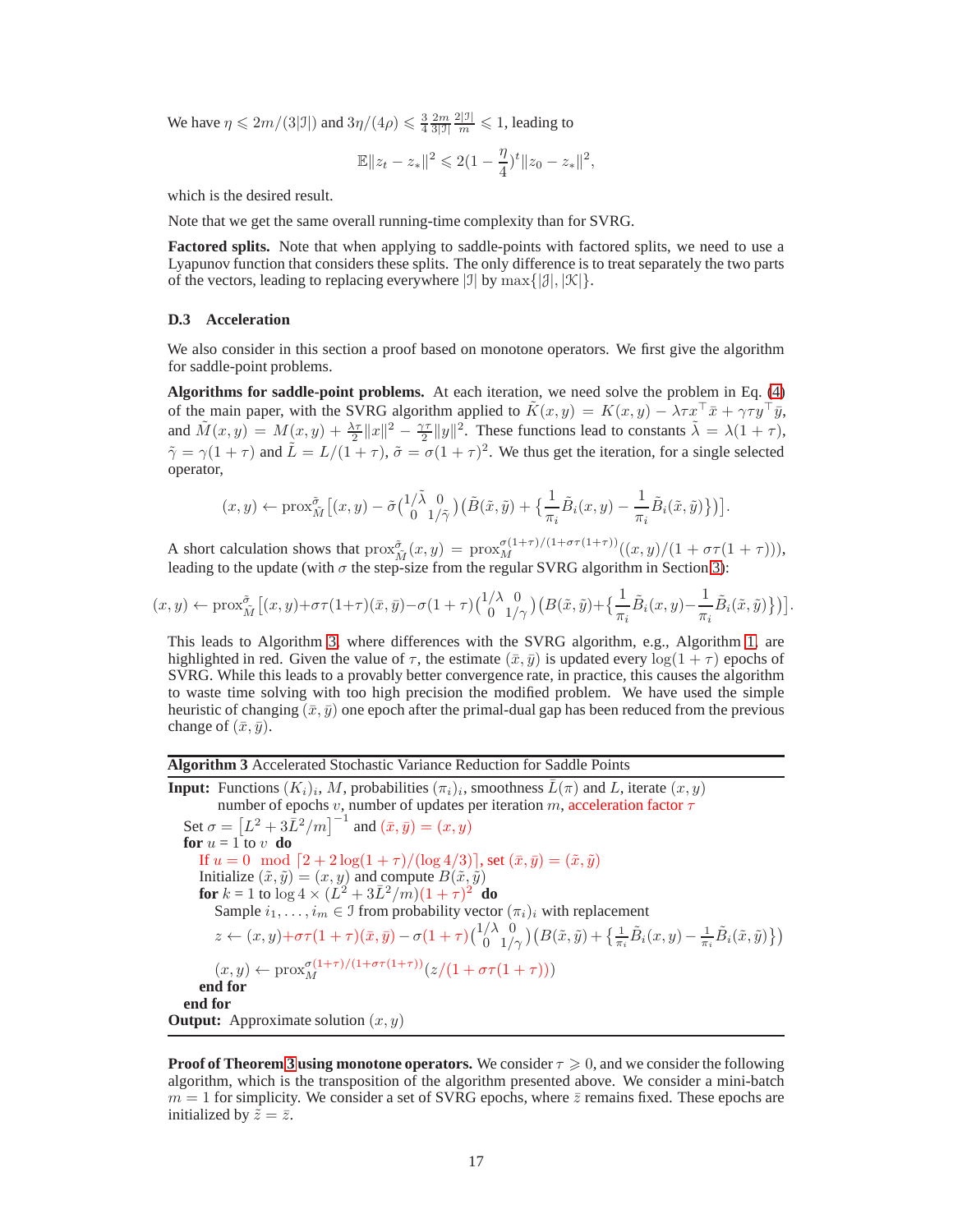For each SVRG epoch, given  $\bar{z}$  and  $\tilde{z}$ , and starting from  $z = \tilde{z}$ , we run t iterations of:

$$
z \leftarrow (I + \sigma(\tau I + A))^{-1} (z - \sigma [B\tilde{z} + \frac{1}{\pi_i} (B_i z - B_i \tilde{z}) - \tau \bar{z}]),
$$

and then update  $\tilde{z}$  as  $z$  at the end of the SVRG epoch. It corresponds exactly to running the SVRG algorithm to find  $(\tau I + A + B)^{-1}(\tau \bar{z})$  approximately, we know from the proof of Theorem [1](#page-4-2) that after  $\log 4(1+\frac{L^2}{\mu^2(1+1)})$  $\frac{L^2}{\mu^2(1+\tau)^2} + \frac{L^2}{\mu^2(1+\tau)}$  $\frac{L^2}{\mu^2(1+\tau)^2}$ ) iterations, we have an iterate z such that  $\mathbb{E}||z - (\tau I + A + \tau I)$  $||B||^2 \leq \frac{3}{4} \mathbb{E} ||\tilde{z} - (\tau I + A + B)^{-1} (\tau \bar{z})||^2$ . Thus, if we run s epochs where we update  $\tilde{z}$ (but not  $\overline{z}$ ) at each start of epoch, we get an iterate z such that  $\mathbb{E}||z - (\tau I + A + B)^{-1}(\tau \overline{z})||^2 \le$  $(\frac{3}{4})^s \mathbb{E} \|\bar{z} - (\tau I + A + B)^{-1} (\tau \bar{z})\|^2$ , and thus

$$
\mathbb{E}||z - (\tau I + A + B)^{-1}(\tau \bar{z})||^2
$$
\n
$$
\leq \left(\frac{3}{4}\right)^s \mathbb{E}||\bar{z} - (\tau I + A + B)^{-1}(\tau \bar{z})||^2
$$
\n
$$
= \left(\frac{3}{4}\right)^s \mathbb{E}||\bar{z} - z_* - (\tau I + A + B)^{-1}(\tau \bar{z}) + (\tau I + A + B)^{-1}(\tau z_*)||^2
$$
\n
$$
\text{using } z_* = (\tau I + A + B)^{-1}(\tau z_*)
$$
\n
$$
= \left(\frac{3}{4}\right)^s \mathbb{E}||\bar{z} - z_* - (I + \tau^{-1}(A + B))^{-1}(\bar{z}) + (I + \tau^{-1}(A + B))^{-1}(z_*)||^2.
$$

We may now use the fact that for any multi-valued maximal monotone operator  $C, I - (I + C)^{-1} =$  $(I + C^{-1})^{-1}$ , which shows that  $I - (I + C)^{-1}$  is 1-Lipschitz-continuous. Thus, after s epochs of SVRG,

$$
\mathbb{E} \|z - (\tau I + A + B)^{-1} (\tau \bar{z})\|^2 \leq \left(\frac{3}{4}\right)^s \mathbb{E} \|\bar{z} - z_*\|^2.
$$

This implies, by Minkowski's inequality,

$$
\begin{split}\n&\mathbb{E}\|z-z_{*}\|^{2})^{1/2} \\
&\leq \quad (\mathbb{E}\|z-(\tau I+A+B)^{-1}(\tau\bar{z})\|^{2})^{1/2} + (\mathbb{E}\|(\tau I+A+B)^{-1}(\tau\bar{z})-z_{*}\|^{2})^{1/2} \\
&\leq \quad \left(\frac{3}{4}\right)^{s/2} (\mathbb{E}\|\bar{z}-z_{*}\|^{2})^{1/2} + (\mathbb{E}\|(\tau I+A+B)^{-1}(\tau\bar{z})-(\tau I+A+B)^{-1}(\tau z_{*})\|^{2})^{1/2} \\
&= \quad \left(\frac{3}{4}\right)^{s/2} (\mathbb{E}\|\bar{z}-z_{*}\|^{2})^{1/2} + (\mathbb{E}\|(I+\tau^{-1}(A+B))^{-1}(\bar{z})-(I+\tau^{-1}(A+B))^{-1}(z_{*})\|^{2})^{1/2} \\
&\leq \quad \left(\frac{3}{4}\right)^{s/2} (\mathbb{E}\|\bar{z}-z_{*}\|^{2})^{1/2} + \frac{1}{1+\tau^{-1}\mu} (\mathbb{E}\|\bar{z}-z_{*}\|^{2})^{1/2} \\
&= \quad \left(\frac{3}{4}\right)^{s/2} (\mathbb{E}\|\bar{z}-z_{*}\|^{2})^{1/2} + \frac{\tau}{\tau+\mu} (\mathbb{E}\|\bar{z}-z_{*}\|^{2})^{1/2},\n\end{split}
$$

using the fact that the contractivity of resolvents of strongly monotone operators. Thus after  $s =$  $2 + 2 \frac{\log(1+\frac{\tau}{\mu})}{\log \frac{4}{\tau}}$  $\frac{g(1+\frac{\mu}{\mu})}{\log \frac{4}{3}}$ , we get a decrease by  $(1-\frac{\mu}{\tau+\mu})$ , and thus the desired result.

### <span id="page-17-0"></span>**D.4 Factored splits and bi-linear models**

In the table below, we report the running-time complexity for the factored splits which we used in simulations. Note that SAGA and SVRG then have different bounds. Moreover, all these schemes are adapted when n is close to d. For n much different from  $d$ , one could imagine to (a) either complete with zeros or (b) to regroup the data in the larger dimension so that we get as many blocks as for the lower dimension.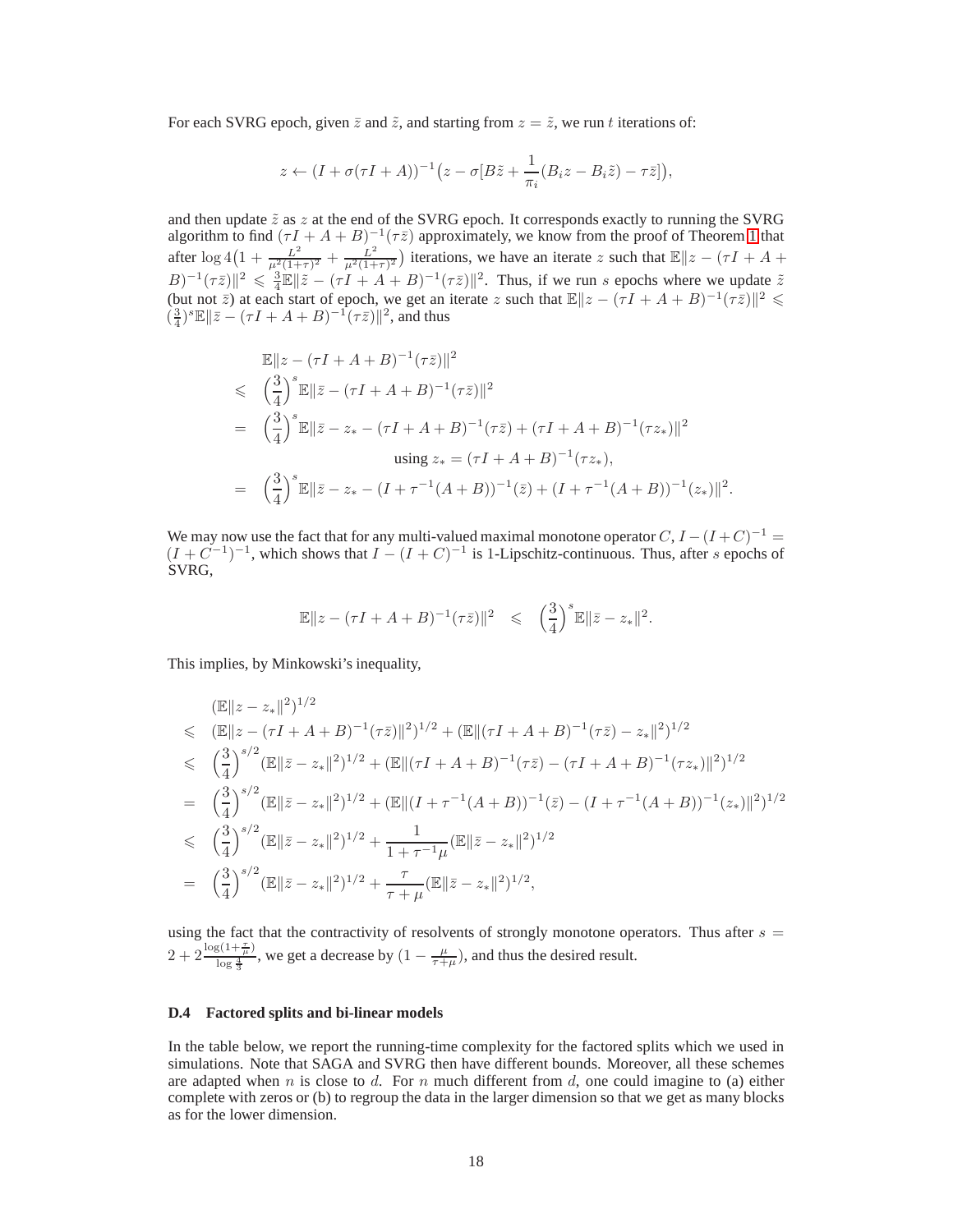| <b>Algorithms</b>         | Complexity                                                                                                         |
|---------------------------|--------------------------------------------------------------------------------------------------------------------|
| Stochastic FB-non-uniform | $(1/\varepsilon) \times ( \max\{n, d\}   K  ^2_F/(\lambda \gamma))$                                                |
| Stochastic FB-uniform     | $(1/\varepsilon) \times ( \max\{n, d\}^2   K  ^2_{\max}/(\lambda \gamma))$                                         |
| SVRG-uniform              | $\log(1/\varepsilon) \times (nd + \max\{n, d\}^2   K  _{\max}^2/(\lambda \gamma))$                                 |
| SAGA-uniform              | $\log(1/\varepsilon) \, \times \, \big( \, \max\{n,d\}^2 + \max\{n,d\}^2 \ K\ ^2_{\max}/(\lambda \gamma) \, \big)$ |
| $SVRG$ -non-uniform       | $\log(1/\varepsilon) \times (nd + \max\{n, d\}   K  ^2_F/(\lambda \gamma))$                                        |
| SAGA-non-uniform          | $\log(1/\varepsilon) \times ( \max\{n,d\}^2 + \max\{n,d\}   K  ^2_F/(\lambda \gamma)$                              |
| SVRG-non-uniform-acc.     | $\log(1/\varepsilon) \times (nd + \max\{n, d\}^{3/2}    K   _F / \sqrt{\lambda \gamma})$                           |

Table 2: Summary of convergence results for the strongly  $(\lambda, \gamma)$ -convex-concave bilinear saddlepoint problem with matrix K and factored splits, with access to a single row and a single column per iteration. The difference with the individual splits from Table [1](#page-4-1) is highlighted in red.

# <span id="page-18-0"></span>**E Surrogate to Area Under the ROC Curve**

We consider the following loss function on  $\mathbb{R}^n$ , given a vector of positive and negative labels, which corresponds to a convex surrogate to the number of misclassified pairs [\[13,](#page-8-12) [14\]](#page-8-13):

$$
\ell(u) = \frac{1}{2n_{+}n_{-}} \sum_{i_{+} \in I_{+}} \sum_{i_{-} \in I_{-}} (1 - u_{i_{-}} + u_{i_{+}})^{2}
$$
\n
$$
= \frac{1}{2n_{+}n_{-}} \sum_{i_{+} \in I_{+}} \sum_{i_{-} \in I_{-}} \{1 + u_{i_{-}}^{2} + u_{i_{+}}^{2} - 2u_{i_{-}} + 2u_{i_{+}} - 2u_{i_{-}}u_{i_{+}}\}
$$
\n
$$
= \frac{1}{2} + \frac{1}{n_{+}} \sum_{i_{+} \in I_{+}} u_{i_{+}} - \frac{1}{n_{-}} \sum_{i_{-} \in I_{-}} u_{i_{-}} + \frac{1}{2n_{-}} \sum_{i_{-} \in I_{-}} u_{i_{-}}^{2} + \frac{1}{2n_{+}} \sum_{i_{+} \in I_{+}} u_{i_{+}}^{2} - \frac{1}{n_{+}n_{-}} \sum_{i_{+} \in I_{+}} u_{i_{-}}u_{i_{+}}
$$
\n
$$
= \frac{1}{2} + \frac{1}{n_{+}} e_{+}^{T} u - \frac{1}{n_{-}} e_{-}^{T} u + \frac{1}{2} u^{T} \text{Diag}(\frac{1}{n_{+}} e_{+} + \frac{1}{n_{-}} e_{-}) u - \frac{1}{2n_{+}n_{-}} u^{T} (e_{+} e_{-}^{T} + e_{-} e_{+}^{T}) u
$$
\n
$$
= \frac{1}{2} - a^{T} u + \frac{1}{2} u^{T} A u,
$$

with  $e_+ \in \mathbb{R}^n$  the indicator vector of  $I_+$  and  $e_- \in \mathbb{R}^n$  the indicator vector of  $I_-$ . We have  $A = \sum_{i=1}^n a_i$  $\text{Diag}(\frac{1}{n_+}e_+ + \frac{1}{n_-}e_-) - \frac{1}{n_+n_-}[e_+e_-^{\top} + e_-e_+^{\top}]$  and  $a = e_+/n_+ - e_-/n_-$ . A short calculation shows that the largest eigenvalue of A is  $\frac{1}{M} = \frac{1}{n_+} + \frac{1}{n_-}$ .

We consider the function  $h(u) = \frac{1}{2}u^{\top}Au$ . It is  $(1/M)$ -smooth, its Fenchel conjugate is equal to

$$
\frac{1}{2}v^{\top}A^{-1}v,
$$

and our function g will be equal to  $v \mapsto \frac{1}{2}v^\top A^{-1}v - \frac{M}{2}||v||^2$ . Given that 1 is a singular vector of A,  $g(v)$  is finite only when  $v<sup>+</sup> 1<sub>n</sub> = 0$ .

We need to be able to compute  $g(v)$ , i.e., solve the system  $A^{-1}v$ , and to compute the the proximal operator

$$
\min_{v} \frac{1}{2} ||v - v_0||^2 + \sigma g(v) = \min_{v} \frac{1}{2} ||v - v_0||^2 + \frac{\sigma}{2} v^\top (A^{-1} - MI)v,
$$

which leads to to the system:  $(A^{-1} - MI + \sigma^{-1}I)v = \sigma^{-1}v_0$ , which is equivalent to:  $(I - MA + \sigma^{-1}A)v = \sigma^{-1}Av_0$  We thus need to compute efficiently  $Aw$ , and  $(I + \kappa A)^{-1}w$  with  $\kappa > -M$ . We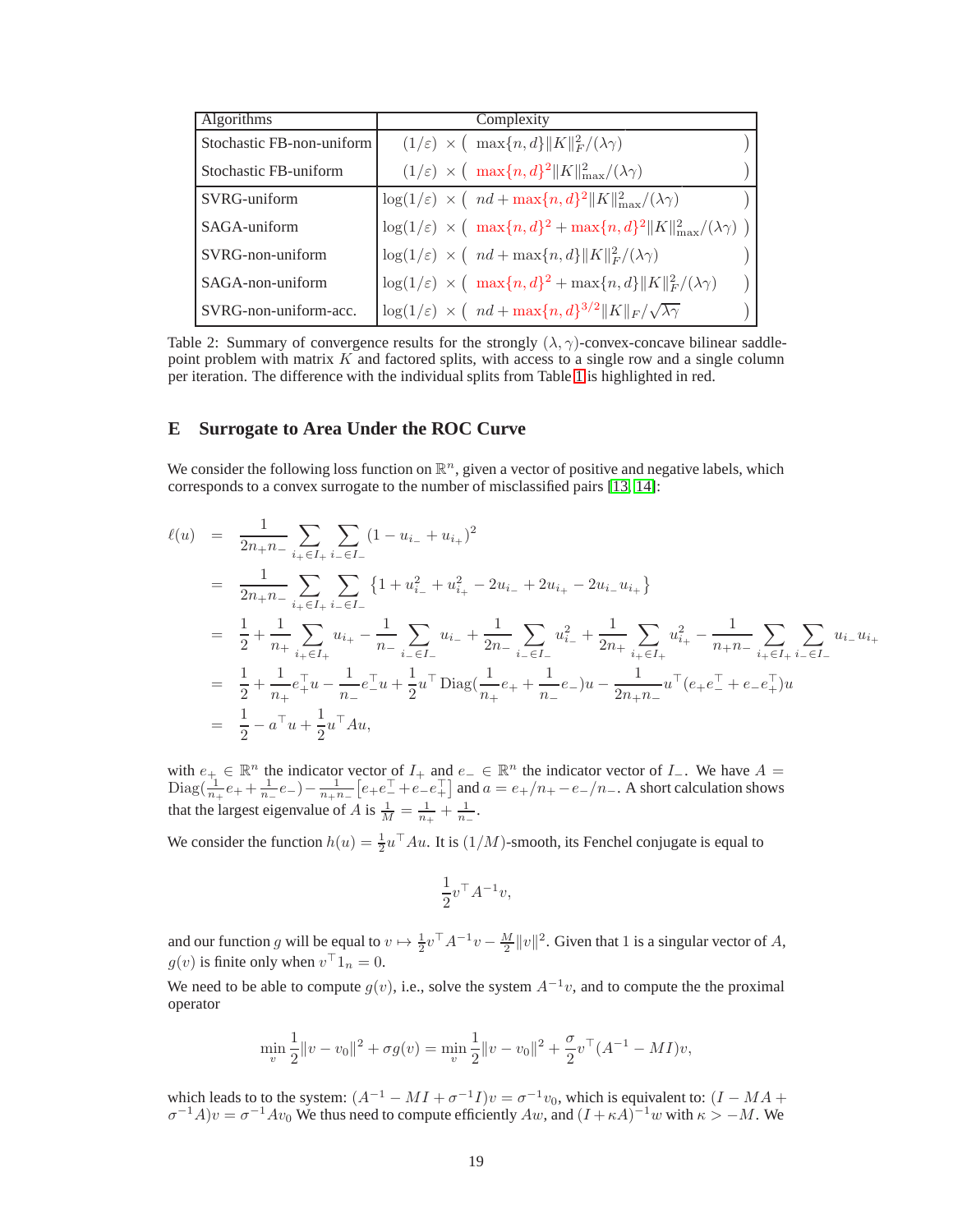have

$$
I + \kappa A = \text{Diag}((1 + \kappa/n_{+})e_{+} + (1 + \kappa/n_{-})e_{-}) - \frac{\kappa}{n_{+}n_{-}}[e_{+}e_{-}^{\top} + e_{-}e_{+}^{\top}]
$$
  
\n
$$
= \text{Diag}((1 + \kappa/n_{+})e_{+} + (1 + \kappa/n_{-})e_{-})^{1/2}
$$
  
\n
$$
\left[I - \frac{\kappa}{n_{+}n_{-}}\left(\left[\frac{1}{\sqrt{1 + \kappa/n_{+}}}e_{+}\right]\left[\frac{1}{\sqrt{1 + \kappa/n_{-}}}e_{-}\right]^{\top} - \left[\frac{1}{\sqrt{1 + \kappa/n_{-}}}e_{-}\right]\left[\frac{1}{\sqrt{1 + \kappa/n_{+}}}e_{+}\right]^{\top}\right)\right]
$$
  
\n
$$
\text{Diag}((1 + \kappa/n_{+})e_{+} + (1 + \kappa/n_{-})e_{-})^{1/2}
$$
  
\n
$$
= D^{1/2}(I - \alpha u_{+}u_{-}^{\top} - \alpha u_{-}u_{+}^{\top})D^{1/2},
$$

with  $u_+^{\top}u_- = 0$  and  $u_+ = \frac{e_+}{\sqrt{n}}$  $\frac{e^{\frac{1}{n+1}}}{n+1}$ ,  $u_{-} = \frac{e^{-n}}{\sqrt{n+1}}$  $\frac{n}{n-}$  of norm 1 and  $D = \text{Diag}((1 + \kappa/n_+)e_+ + (1 +$  $\kappa/n_{-})e_{-}$ ). We have:

$$
I - \alpha u_{+} u_{-}^{\top} - \alpha u_{-} u_{+}^{\top} = I - u_{+} u_{+}^{\top} - u_{-} u_{-}^{\top} + (u_{+}, u_{-}) \left( \frac{1}{-\alpha} \frac{1}{1} \right) (u_{+}, u_{-})^{\top}
$$
  
\n
$$
(I - \alpha u_{+} u_{-}^{\top} - \alpha u_{-} u_{+}^{\top})^{-1} = I - u_{+} u_{+}^{\top} - u_{-} u_{-}^{\top} + \frac{1}{1 - \alpha^{2}} (u_{+}, u_{-}) \left( \frac{1}{\alpha} \frac{\alpha}{1} \right) (u_{+}, u_{-})^{\top}
$$
  
\n
$$
= I + (1/(1 - \alpha^{2}) - 1) u_{+} u_{+}^{\top} + (1/(1 - \alpha^{2}) - 1) u_{-} u_{-}^{\top} + \frac{\alpha}{1 - \alpha^{2}} (u_{+} u_{-}^{\top} + u_{-} u_{+}^{\top})
$$
  
\n
$$
= I + (1/(1 - \alpha^{2}) - 1) \frac{1}{n_{+}} e_{+} e_{+}^{\top} + (1/(1 - \alpha^{2}) - 1) \frac{1}{n_{-}} e_{-} e_{-}^{\top}
$$
  
\n
$$
+ \frac{\alpha}{1 - \alpha^{2}} \frac{1}{\sqrt{n_{+} n_{-}}} (e_{+} e_{-}^{\top} + e_{-} e_{+}^{\top}).
$$

We have here  $\alpha = \frac{\kappa}{n+n} \sqrt{\frac{n_+}{1+\kappa/n_+}} \sqrt{\frac{n_-}{1+\kappa/n_-}}$ . Thus

$$
(I + \kappa A)^{-1} = D^{-1/2} \left[ I - u_+ u_+^\top - u_- u_-^\top + \frac{1}{1 - \alpha^2} (u_+, u_-) \left( \begin{matrix} 1 & \alpha \\ \alpha & 1 \end{matrix} \right) (u_+, u_-)^\top \right] D^{-1/2},
$$

which can be done in  $O(n)$ .

Moreover, we have

$$
A = \text{Diag}((1/n_{+})e_{+} + (1/n_{-})e_{-})^{1/2}
$$

$$
\left[I - \frac{1}{n_{+}n_{-}}(\left[\sqrt{n_{+}}e_{+}\right]\left[\sqrt{n_{-}}e_{-}\right]^{\top} - \left[\sqrt{n_{-}}e_{-}\right]\left[\sqrt{n_{+}}e_{+}\right]^{\top})\right]
$$

$$
\text{Diag}((1/n_{+})e_{+} + (1/n_{-})e_{-})^{1/2}
$$

$$
= D^{1/2}(I - u_{+}u_{-}^{\top} - u_{-}u_{+}^{\top})D^{1/2},
$$

with  $u_+^{\dagger}u_- = 0$  and  $u_+, u_-$  of norm 1. Thus we have

$$
I - u_{+}u_{-}^{\top} - u_{-}u_{+}^{\top} = I - u_{+}u_{+}^{\top} - u_{-}u_{-}^{\top} + (u_{+}, u_{-})\begin{pmatrix} 1 & -1 \\ -1 & 1 \end{pmatrix}(u_{+}, u_{-})^{\top}
$$
  

$$
(I - u_{+}u_{-}^{\top} - u_{-}u_{+}^{\top})^{-1} = I - u_{+}u_{+}^{\top} - u_{-}u_{-}^{\top} + \frac{1}{0}(u_{+}, u_{-})\begin{pmatrix} 1 & 1 \\ 1 & 1 \end{pmatrix}(u_{+}, u_{-})^{\top}.
$$

Thus, if  $v<sup>†</sup> 1<sub>n</sub> = 0$ , we get:

$$
v^{\top} A^{-1} v = v^{\top} \text{Diag}(n_{+} e_{+} + n_{-} e_{-}) v - (v^{\top} e_{+})^{2} - (v^{\top} e_{-})^{2},
$$

which has running-time complexity  ${\cal O}(n).$ 

**Optimization problem.** With a regularizer  $f(x) + \frac{\lambda}{2} ||x||^2$ , we obtain the problem:

$$
\min_{x \in \mathbb{R}^d} \frac{\lambda}{2} ||x||^2 + f(x) + \frac{1}{2} - a^\top K x + \frac{1}{2} (Kx)^\top A (Kx)
$$
  
\n
$$
\min_{x \in \mathbb{R}^d} \max_{y \in \mathbb{R}^n} \frac{\lambda}{2} ||x||^2 + f(x) + \frac{1}{2} - a^\top K x + y^\top K x - \frac{M}{2} ||y||^2 - \frac{1}{2} y^\top (A^{-1} - MI)y,
$$
  
\n
$$
= \frac{1}{2} y^\top (A^{-1} - MI)y.
$$

with  $g(y) = \frac{1}{2}y^{T}(A^{-1} - MI)y$ .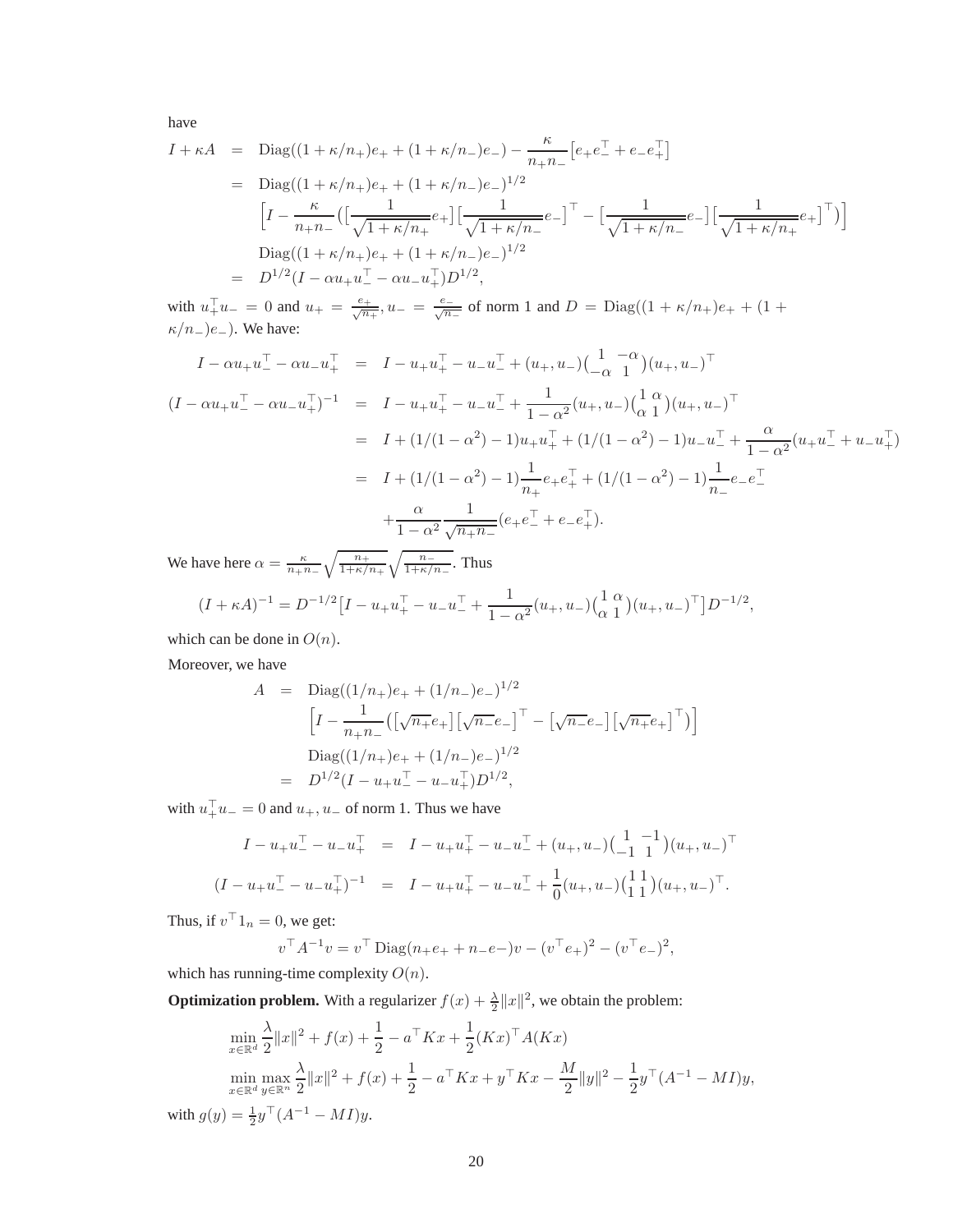# <span id="page-20-0"></span>**F Additional Experimental Results**

We complement the results of the main paper in several ways: (a) by providing all test losses, the distance to optimum  $\Omega(x - x_*, y - y_*)$  in log-scale, as well as the primal-dual gaps in log-scale, as a function of the number of passes on the data. We consider the three machine learning settings:

- Figure [1:](#page-21-0) sido dataset, AUC loss and cluster norm (plus squared-norm) regularizer (both non separable).
- Figure [2:](#page-21-1) sido dataset, square loss and  $\ell_1$ -norm (plus squared-norm) regularizer (both separable).
- Figure [3:](#page-22-0)  $rcv1$  dataset, square loss and  $\ell_1$ -norm (plus squared-norm) regularizer (both separable).

We consider the following methods in all cases (all methods are run with the step-sizes proposed in their respective convergence analysis):

- fb-acc: accelerated forward-backward saddle-point method from Section [2.2,](#page-2-1)
- fb-sto: stochastic forward-backward saddle-point method from Section [2.3,](#page-3-1)
- saga: our new algorithm from Section [4,](#page-4-0) with non-uniform sampling, and sampling of a single row and column per iteration,
- saga (unif): our new algorithm from Section [4,](#page-4-0) with uniform sampling, and sampling of a single row and column per iteration,
- svrg: our new algorithm from Section [3,](#page-4-3) with non-uniform sampling, and sampling of a single row and column per iteration,
- svrg-acc: our new accelerated algorithm from Section [3,](#page-4-3) with non-uniform sampling, and sampling of a single row and column per iteration,
- fba-primal: accelerated proximal method [\[10\]](#page-8-9), which can be applied to the primal version of our problem (which is the sum of a smooth term and a strongly convex term).

Moreover, for the separable cases, we add:

– saga-primal: SAGA with non-uniform sampling [\[25\]](#page-8-24), which can only be run with separable losses.

We can make the following observations:

- Non-uniform sampling is key to good performance.
- The distance to optimum (left plots) exhibits a clear linear convergence behavior (which is predicted by our analysis), which is not the case for the primal-dual gap, which does converge, but more erratically. It would be interesting to provide bounds for these as well.
- When  $\lambda$  decreases (bottom plots, more ill-conditioned problems), the gains of accelerated methods with respect to non-accelerated ones are unsurprisingly larger. Note that for two out of three settings, the final test loss is smaller for the smaller regularization, and non-accelerated methods need more passes on the data to reach good testing losses.
- Primal methods which are not using separability (here "fba-primal") can be run on all instances, but are not competitive. Note that in some situations, they achieve early on good performances (e.g., Figure [2\)](#page-21-1), before getting caught up by stochastic-variance-reduced saddle-point techniques (note also that since these are not primal-dual methods, we compute dual candidates through the gradient of the smooth loss functions, which is potentially disadvantageous).
- Primal methods that use separability (here "saga-primal") cannot be run on non-separable problems, but when they can run, they are still significantly faster than our saddle-point techniques. We believe that this is partly due to adaptivity to strong convexity (the convergence bounds for the two sets of techniques are the same for this problem).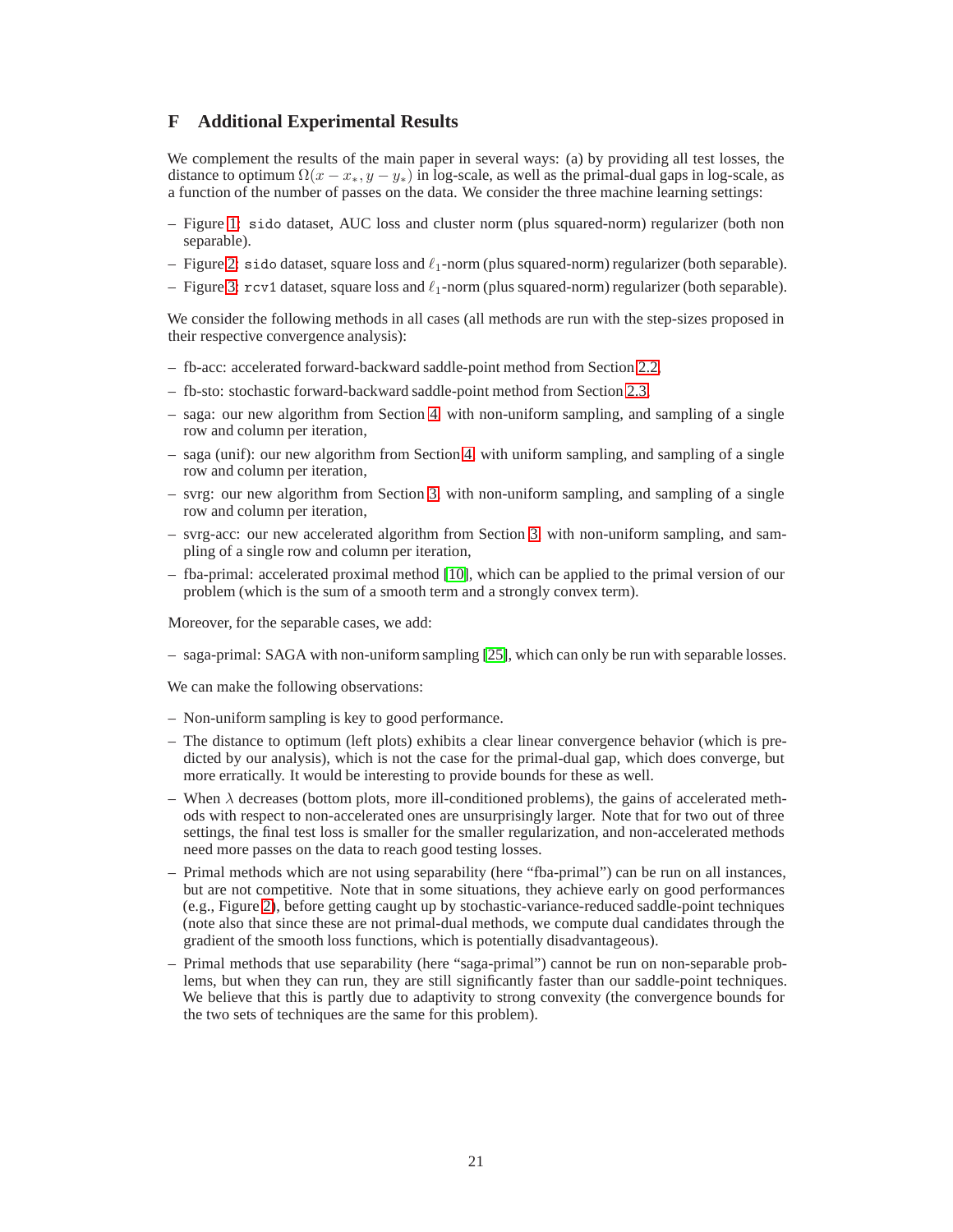

<span id="page-21-0"></span>Figure 1: sido dataset. Top:  $\lambda = \lambda_0 = ||K||_F^2/n^2$ , Bottom:  $\lambda = \lambda_0/10 = \frac{1}{10} ||K||_F^2/n^2$ . AUC loss and cluster-norm regularizer. Distances to optimum, primal-dual gaps and test losses, as a function of the number of passes on the data. Note that the primal SAGA (with non-uniform sampling) cannot be used because the loss is not separable. Best seen in color.



<span id="page-21-1"></span>Figure 2: sido dataset. Top:  $\lambda = \lambda_0 = ||K||_F^2/n^2$ , Bottom:  $\lambda = \lambda_0/10 = \frac{1}{10} ||K||_F^2/n^2$ . Squared loss, with  $\ell_1$ -regularizer. Distances to optimum, primal-dual gaps and test losses, as a function of the number of passes on the data. Note that the primal SAGA (with non-uniform sampling) can only be used because the loss is separable. Best seen in color.